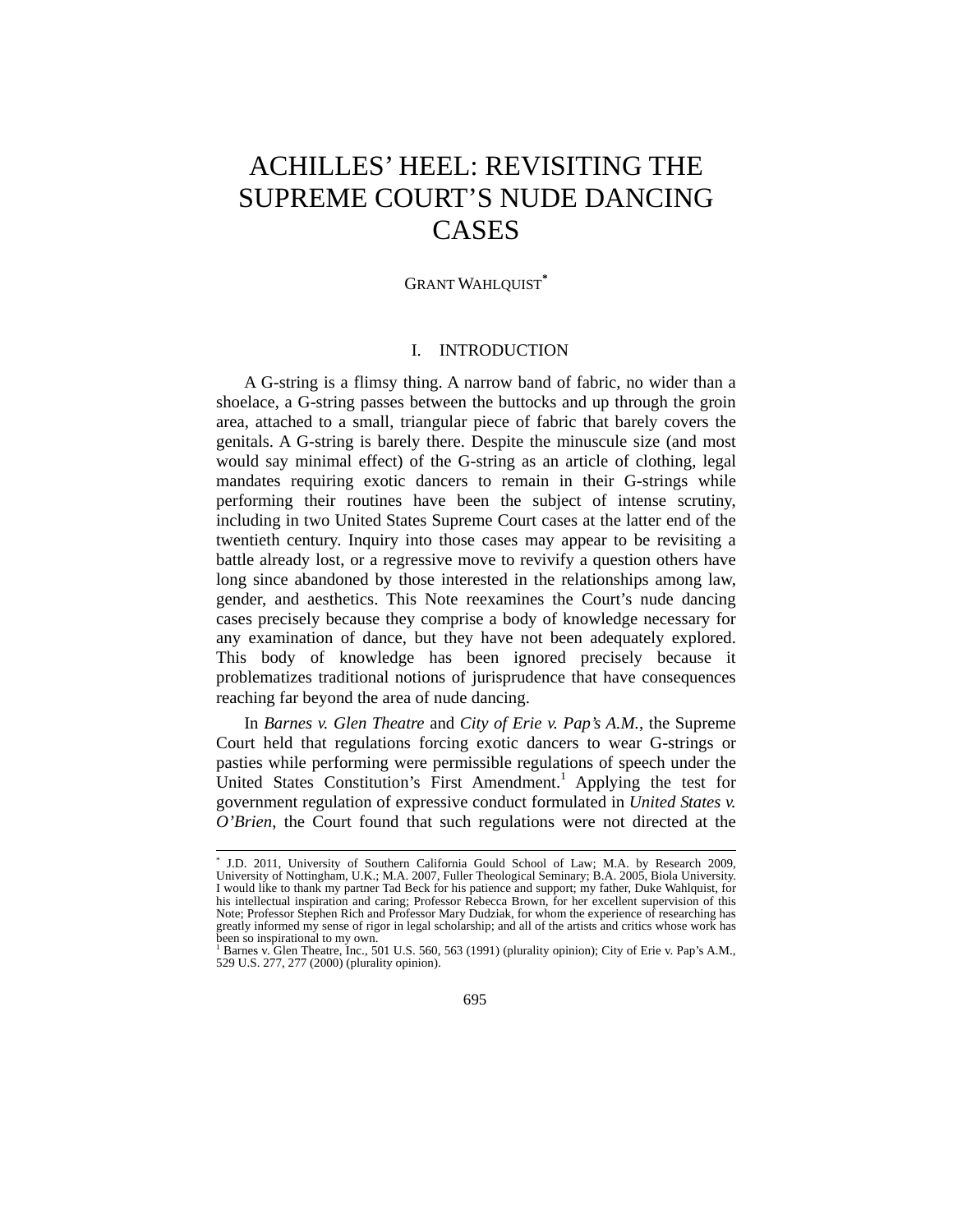content of such expressive conduct, and thus permissibly regulated nude dance.<sup>2</sup> The government's interest was either the purpose of promoting public morality (in *Barnes*), or preventing the deleterious secondary effects of nude dancing (in *Pap's*).<sup>3</sup> The disagreement among the majority, concurring, and dissenting opinions in both cases hinged on the precise meaning of the completely nude female body within the context of the striptease. Interestingly (and unfortunately), neither the Court nor subsequent legal scholarship has adequately examined the precise logic by which the answer to this question might be reached. This Note is an attempt to remedy that oversight by reading the Court's opinions as dance criticism and mining the resources of how dance scholars might approach the issue. It is, thus, a species of interdisciplinary legal and critical scholarship, attempting to put the fields of legal scholarship and dance studies into dialogue with one another to analyze and problematize their relationship.

No law review has ever printed an examination of *Barnes* or *Pap's* through the lens of dance studies scholarship. For whatever reason, either unfamiliarity with dance studies as a discipline or perhaps lack of belief that such interdisciplinary analysis would be meaningful or fruitful, the discourse of dance studies has never been used as a tool by legal scholars to examine the question of whether G-string and pasty regulations are directed at the content of nude dance. Instead, legal scholarship has tended to assume that the question of meaning in dance (and furthermore, the question of the meaning of dance) is transparent and easily answered. This Note demonstrates that such a facile approach to dance is tenuous and ignores how dancers and scholars of dance have repeatedly problematized such an idea.

This Note begins with a brief exposition of the First Amendment and *Barnes* and *Pap's*, and then transitions into an exposition of relevant trends in dance studies scholarship. This exposition is intended to introduce dance studies into the field of legal discourse, as both an object of study and a tool that legal scholars ought to examine when they revisit or newly consider legal doctrines as they are applied to the task of examining dance. Part IV briefly discusses legal scholarship dealing with *Barnes* and *Pap's*, and questions the success or merits of this scholarship in view of dance studies, as well as other relevant facts and studies. The Note then examines the language of the opinions at issue, both questioning their reasoning and conclusions, as well as their rhetoric and method of dance criticism. It may seem odd to read a judicial opinion as a piece of criticism, but this Note assumes that questions related to the meaning of an aesthetic practice, or at

<sup>2</sup> *Barnes*, 501 U.S. at 566–68; *City of Erie*, 529 U.S. at 283. 3 *See Barnes*, 501 U.S. at 566; *City of Erie*, 529 U.S. at 283.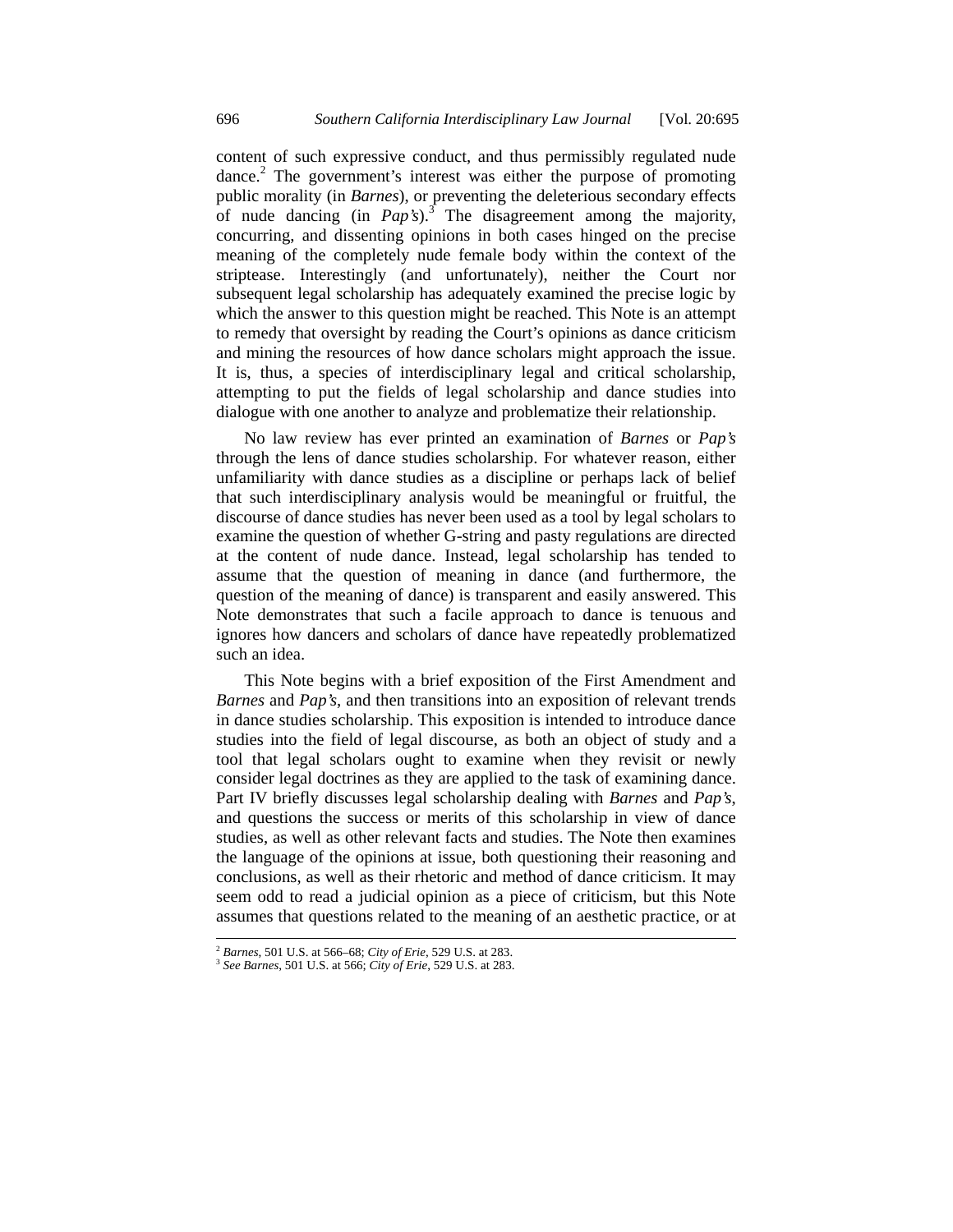least how one draws the boundary lines that determine the "content" of an aesthetic practice, is inevitably the task of criticism. As such, this Note attempts to understand the cases not as instances of legal discourse, but rather as instances of inquiry into the meaning of nude dance and, thus, address the question of the meaning of dance in particular as dance criticism. Next, this Note defends the status of nude dance qua dance and supplies an answer to the question of the relationship of nudity to erotic dances' meaning. This reading is intended to meet both the criteria of dance studies for such a question, as well as be sufficient to further the legal discussion at issue in *Barnes* and *Pap's*. Finally, the Note concludes with lessons that may be drawn from the interdisciplinary inquiry above, both practical and theoretical.

On the whole this analysis is meant to demonstrate a number of concepts. First, it assesses the relevance of dance studies to the legal issue at hand. Second, that the opinions in *Barnes* and *Pap's* would not withstand scrutiny from the perspective of the dance scholar. Third, that regulations forcing dancers to wear G-strings or pasties while engaging in striptease are indeed content-directed, and that the cases are thus wrongly decided under the rubric of *O'Brien*. Fourth, that dance in particular exposes certain aporia that exist with respect to the content or conduct (or communication or conduct) distinction that pervades First Amendment law. Fifth, that dance in particular opens up more fundamental questions of the very status of law.

## II. THE FIRST AMENDMENT AND AESTHETIC PRACTICES

To begin it is important to understand the various categories of speech that have been recognized in First Amendment jurisprudence. This is of vital importance because where one situates dance within this categorical structure proves to be highly significant. In general, First Amendment jurisprudence recognizes three categories of speech in its analytic structure: first, there is political speech, which merits the highest form of First Amendment protection; second, there is indecent speech, which is protected only to the extent that it touches on political matters, and, as such, is deserving only of modest protection; and third, there are activities that are considered below speech, such as fighting words and obscenity.<sup>4</sup> Expressive conduct—the speech at issue in the case of nude dancing exists in a problematic relationship with this generally three-tiered structure.

 <sup>4</sup> RANDALL P. BEZANSON, ART AND FREEDOM OF SPEECH 51 (2009).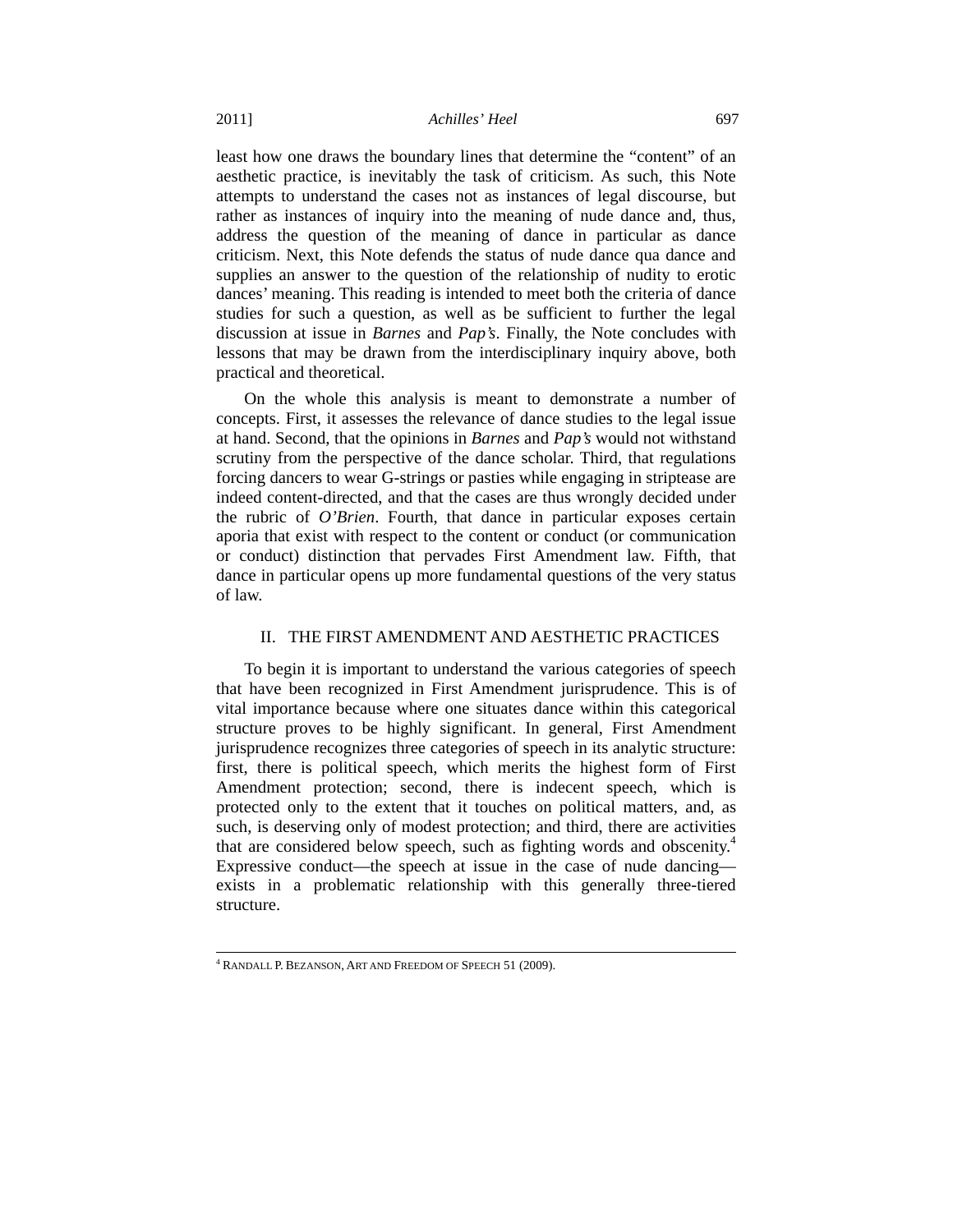It should be apparent that undergirding this three-tiered or categorical approach to the question of free speech is primary in considering the purpose of the First Amendment. In general, three principal values historically have been considered paramount: the production of truth through rigorous debate within the marketplace of ideas; the necessity of free speech and inquiry to any democratic system of self-government; and the promotion of individual autonomy, self-expression, and individual fulfillment.<sup>5</sup> Scholarly discussion of which particular value is of primary importance (or whether all of them are) is extremely prolific and stretches beyond this Note's scope. Although there are other views, this Note takes the work of Frederick Schauer as illustrative, both for the sake of convenience and also because of its profundity. In Schauer's view, particularly in cases dealing with so-called "low value" speech, the principle purpose of free speech is to enable individuals to participate freely in a democratic system of self-government.<sup>6</sup> For Schauer, free speech is not really about expression at all; rather, communication is the primary value and expressive aspects are always secondary.<sup>7</sup> Schauer emphasizes the communicative message received by the listener rather than the speaker, which many commentators have noticed involves a Cartesian dualism of expression and conduct whereby the listener merely "takes up" what the speaker has intended to communicate, leading to a solipsistic, listeneroriented understanding of the concept of meaning.8 This distinction between communication and conduct is another way of stating that the content of a speech act is primary, with other aspects remaining secondary or irrelevant. This distinction is important because it leads to the question of how precisely one determines what counts as "content" in expressive activity, which is important to the inquiry at hand.

Contrary to those who see free speech as emphasizing the value of selfexpression, Schauer emphasizes that self-expression can be an unworkably amorphous concept.<sup>9</sup> Self-expression is thus "not helpful to an analysis of free speech."<sup>10</sup> When it comes to aesthetic practices, Schauer argues that they should be analyzed with respect to whether or not the art in question fits under the rubric of "communication," rather than whether or not they are merely expressive.<sup>11</sup> Only art with a message merits First Amendment protection; other works that are not communicative might still fall under

 <sup>5</sup>  $^5$  KATHLEEN M. SULLIVAN & GERALD GUNTHER, FIRST AMENDMENT LAW 4 (Robert C. Clark et al. eds., 3d ed. 2007).<br><sup>6</sup> Jeffrey M. Shaman, *The Theory of Low-Value Speech*, 38 SMU L. REV. 297, 333 (1995).<br><sup>7</sup> FREDERICK SCHAUER, FREE SPEECH, A PHILOSOBHOAL ENOURY 51 (1982).

<sup>&</sup>lt;sup>7</sup> FREDERICK SCHAUER, FREE SPEECH: A PHILOSOPHICAL ENQUIRY 51 (1982).<br><sup>8</sup> *See* Eliot F. Krieger, *Protected Expression: Toward a Speaker-Oriented Theory*, 73 DENV. U. L. REV. 69, 72 (1995).

<sup>&</sup>lt;sup>9</sup> SCHAUER, *supra* note 7, at 52.<br><sup>10</sup> *Id.* at 52.<br><sup>11</sup> *Id.* at 109.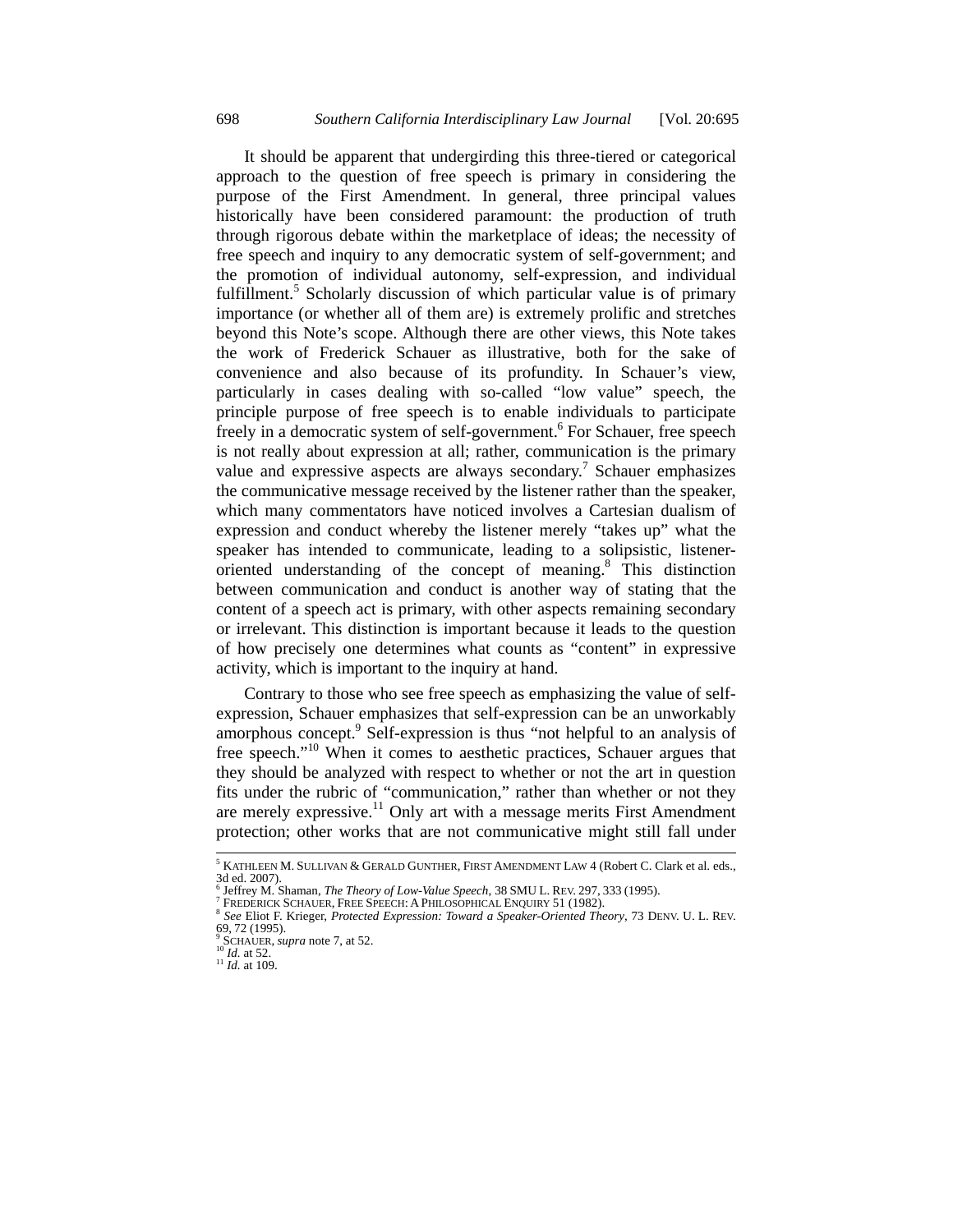the protection of another legal principle (such as the right to privacy), but they are not subject to the free speech principle.<sup>12</sup> As an example, Schauer considers pornography an activity rather than a communication, and a physical rather than a mental experience, meaning that pornography is not a First Amendment problem.<sup>13</sup> Thus, the primary distinction is between conduct and communication.

This is why the nude dancing cases are particularly interesting. They illustrate that the distinction between communication and conduct, particularly expressive conduct, is "the Achilles heel of free expression."14 This distinction is particularly problematic for aesthetic discourse because it evinces what an aesthetics scholar would consider confusion about how the concept of "meaning" functions with respect to aesthetic practices: it disregards the fact that the delivery method of speech may be so communicatively significant as to constitute content in and of itself.<sup>15</sup> The delivery method, thought of as communicative manner, is central to discussions of artistic or aesthetic quality, which is always central to the discussion of any aesthetic product's meaning.<sup>16</sup>

The Court, perhaps sensing the unique problem of art for the conduct and communication dichotomy, tends to operate with a strategy of general restraint when it comes to discussing aesthetic practices.<sup>17</sup> This is particularly evident relative to questions of beauty and aesthetics, which always have sat awkwardly within Anglo-American political traditions' concern for religious freedom and notions of political participation, which are paramount in traditional understandings of the purpose of the First Amendment.<sup>18</sup> Thus, the point of freedom of speech is "distinctly cognitive" and utilitarian, not emotional and sensory: free speech calmed conflict and enabled self-government."<sup>19</sup> This practical, utilitarian approach has remained dominant in free speech legal discourse. With regard to art in general, the question is thus whether or not an artistic practice connects to the communicative notion of free speech. As one scholar noted:

Is the stripper's work in a bar art? What if the stripper covers her nude body with chocolate, as does [Karen] Finley? Or shouts obscenities? Or intends by her work not to titillate but to symbolize

<sup>&</sup>lt;sup>12</sup> *Id.* at 110.<br><sup>13</sup> *Id.* at 181–82.<br><sup>14</sup> Timothy M. Tesluk, Barnes v. Glen Theatre*: Censorship? So What?*, 42 CASE W. RES. L. REV. 1103,<br>1110 (1992). 1110 (1992).<br><sup>15</sup> Heidi Kitrosser, *From Marshall McLuhan to Anthropomorphic Cows: Communicative Manner and*<br>15 Heidi Kitrosser, *From Marshall McLuhan to Anthropomorphic Cows: Communicative Manner and* 

*the First Amendment*, 96 Nw. U. L. REV. 1339, 1340–41 (2002).<br><sup>16</sup> *Id.* at 1361.<br><sup>17</sup> BEZANSON, *supra* note 4, at 1.<br><sup>18</sup> *Id.* 19 *Id*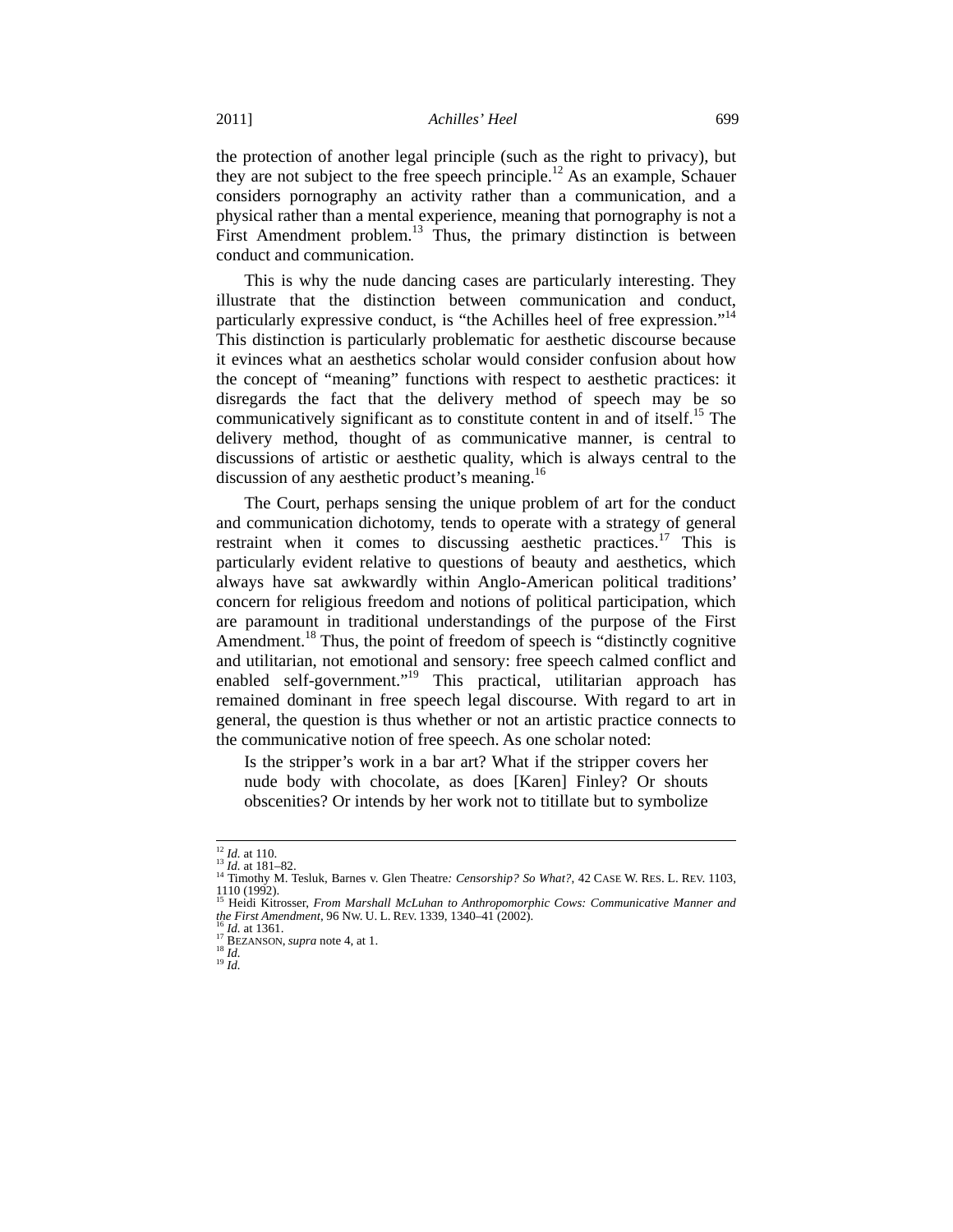the desperate role of women in a conventional and male society? Does a cognitive 'message' strengthen the claim that something is art, or is its effect exactly the opposite? $2^{20}$ 

Many cases examining political speech reveal that emotion, or its force or feeling embodied in an expression, may be part of the connecting fiber between art and politics—but emotional expression itself is always secondary, usually protected only when its subject or object is political in nature. $21$ 

The relationship of so-called "expressive speech" to the First Amendment, and the appropriate legal rubric for examining the regulation thereof, was supplied by *O'Brien*, which was later employed in both *Barnes* and *Pap's*. In *O'Brien*, Justice Warren laid out the test for the regulation of expressive speech as a four-factor test: (1) Is the regulation within the constitutional power of the government? (2) Does it further an important or substantial government interest? (3) Is that government interest unrelated to the suppression of free expression? (4) Does the regulation go no further than essential in order to further the government's interest?22 The opinions in *Barnes* and *Pap's* adhere to this framework, with the primary disagreements hinging on the third and fourth factors of the *O'Brien* analysis. With this in mind, this Note temporarily suspends further discussion of *Barnes* and *Pap's* to introduce the reader to dance studies scholarship to enable a more thorough reading of the cases by providing the vocabulary necessary to foster the reader's understanding.

## III. A (VERY) BRIEF INTRODUCTION TO DANCE STUDIES

Dance studies, as a discourse, is a relatively recent development, cohering in the 1960s and 1970s, particularly in the writings of Susan Foster.<sup>23</sup> Dance studies is an attempt to link dance and literary studies, evolving as a species of écriture féminine<sup>24</sup> in line with poststructuralist<sup>25</sup>

body and female difference in language and text.

<sup>&</sup>lt;sup>20</sup> *Id.* at 11.<br><sup>21</sup> *Id.* at 13.<br><sup>22</sup> United States v. O'Brien, 391 U.S. 367, 377 (1968).<br><sup>23</sup> Ellen W. Goellner & Jacqueline Shea Murphy, *Introduction* to BODIES OF THE TEXT: DANCE AS THEORY, LITERATURE AS DANCE 1, 2 (Ellen W. Goellner & Jacqueline Shea Murphy eds., 1995). 24 "Écriture féminine," also known as "feminine writing," was conceived by Helene Cixous, Luce Irigaray, Julia Kristeva, and others in the 1970s as a "literary project/strategy"—one that seeks to read

texts in the context of feminine experience: The feminine is not conceived in light of a 'given' maleness, but rather as a creative exploration of the absences and gaps that exist in the historical and cultural construction of masculinity in the Western tradition. It attempts to fuse theory and practice, particularly by hybridizing theoretical/critical modes with aesthetic modes of writing such as fiction. It is the inscription of the feminine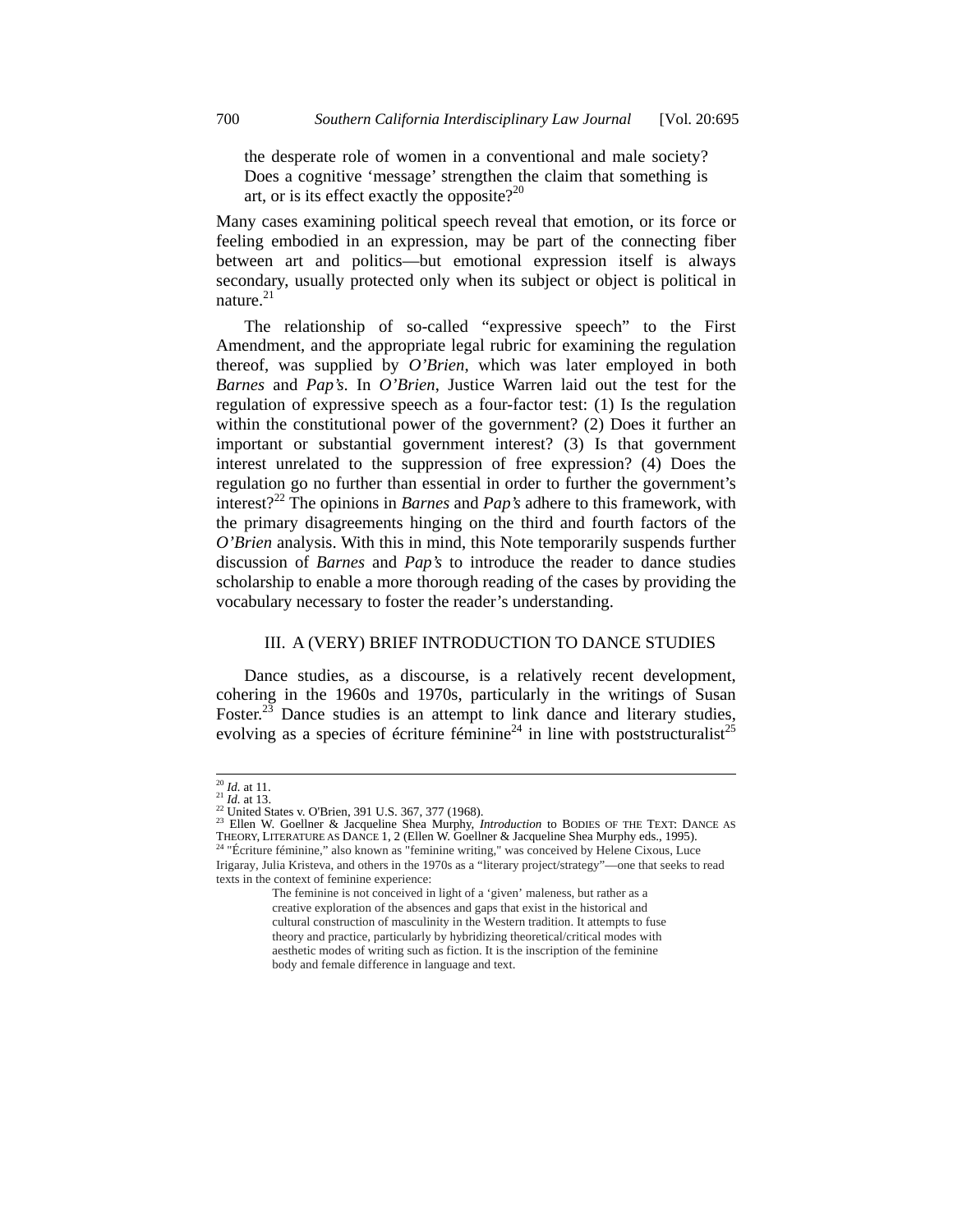questionings of race and gender, and of the process of assigning meaning to bodies.<sup>26</sup> It is thus concerned with "gender, bodies, fluidity, performance, sexuality, popular culture, and multiculturalism  $\ldots$ <sup>27</sup> It has a particular relationship to gendered, raced, and queered studies, for reasons described below.<sup>28</sup> Dance studies seeks to remedy the denigration and minor position of dance within the arts brought about by dance's ties to the material and concrete world.<sup>29</sup> This minor position has led to a scholarly prejudice against the careful study of dance, which is arguably embodied in the shallow readings of dance done by the Court in *Barnes* and *Pap's*. 30 Behind this prejudice, dance studies scholars see the problem of "dance's grounding in physical bodies and in the now-familiar conceptions about and distrust of the body and bodily practices held by Western scholars working in a logocentric<sup>31</sup> tradition."<sup>32</sup> Thus, dance studies is an attempt to consider the presence of the body and of dance as a unique discipline in which the concepts of "presence" and "the body" can be presented; it is a critical theory that attempts to foreground the mind-body split.<sup>33</sup>

What is logocentrism and why is it relevant to legal discourse? Logocentrism is a dualism of the mind and body, along with a gendering of this distinction in which the body is distinctly feminine and the mind is distinctly masculine, which explains not only the marginalization of dance, but also the marginal position of dance studies as a scholarly discipline.<sup>34</sup> The evidence that dance is gendered is not just theoretical, but also can be illustrated by the experiences of male dancers. $35$  Male dancers are keenly aware that dance is denigrated as both feminine and homosexual.<sup>36</sup> Logocentrism as a concept is thus relevant to legal discourse because legal discourse is a logocentric discourse, with its preference for the abstract and its historical domination by highly educated white males. Thus, in terms of logocentrism's dualism, dance is in some sense "the other" of legal

THE JOHNS HOPKINS GUIDE TO LITERARY THEORY & CRITICISM 162–64 (Michael Groden & Martin Kreiswirth eds., 1994).

<sup>&</sup>lt;sup>25</sup> Poststructuralism is a philosophical and theoretical method that emphasizes the importance of language, the social construction of meaning and the "real" linguistic and social differences, and the destabilization of meaning and the self. For more on poststructuralism, see generally CATHERINE<br>BELSEY, POSTSTRUCTURALISM: A VERY SHORT INTRODUCTION (2002).

<sup>&</sup>lt;sup>26</sup> Goellner & Murphy, *supra* note 23, at 1.<br>
<sup>27</sup> Ellen W. Goellner & Jacqueline Shea Murphy, *Preface* to BODIES OF THE TEXT: DANCE AS THEORY,<br>
<sup>27</sup> Ellen W. Goellner & Jacqueline Shea Murphy, *Preface* to BODIES OF T

<sup>&</sup>lt;sup>30</sup> Goellner & Shea Murphy, *supra* note 23, at 4.<br>
<sup>31</sup> For a discussion of logocentrism, see infra the next paragraph.<br>
<sup>32</sup> Id.<br>
<sup>33</sup> Lepecki, *supra* note 29, at 3.<br>
<sup>34</sup> Goellner & Shea Murphy, *supra* note 23, at 4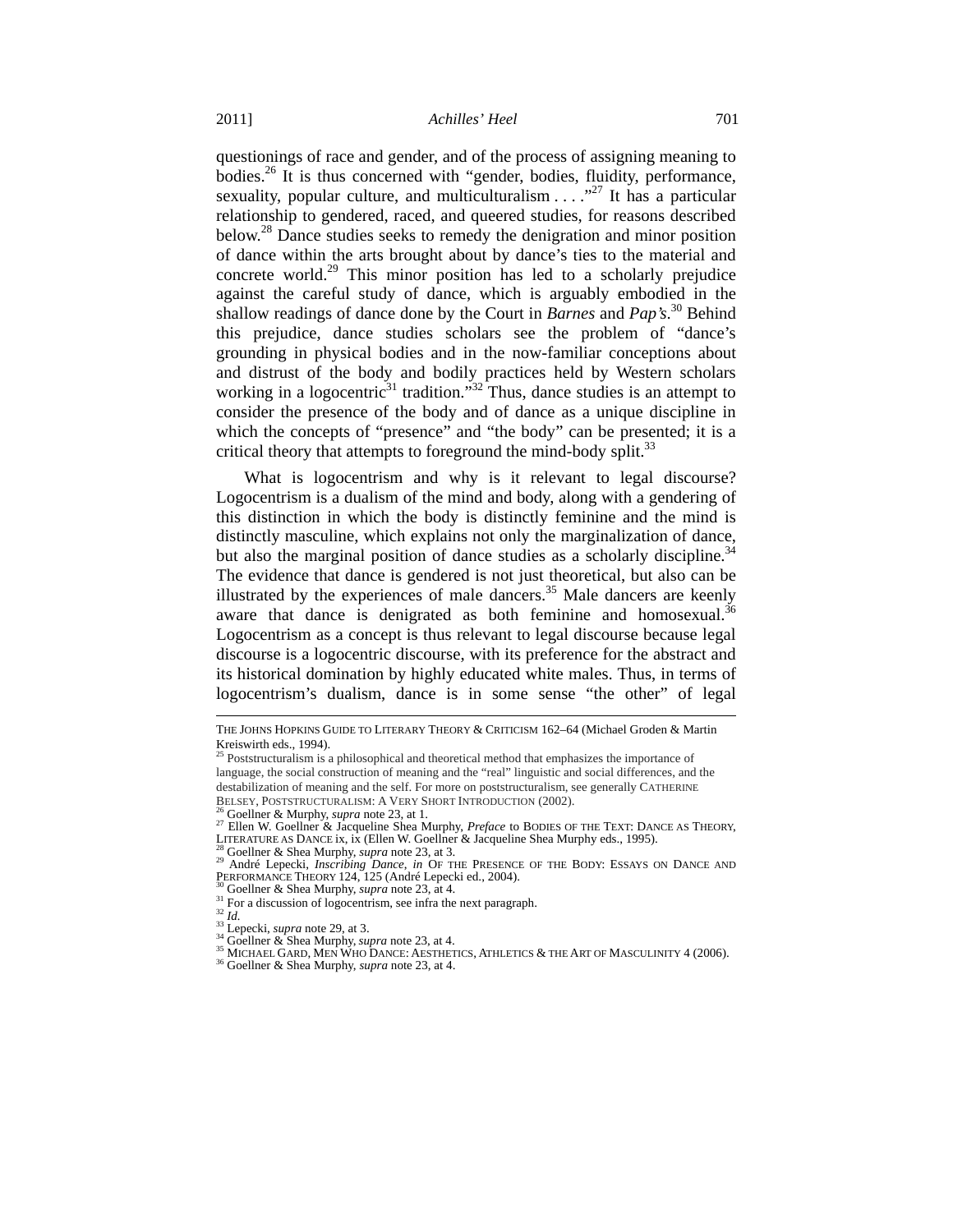scholarship. This means that the attempt to think of law and dance studies together involves the attempt to navigate among competing modes of thought, degrees of corporeality, and gendered perspectives.

The logocentrism of the West leads to a deep unease in our culture about embodied experience.<sup>37</sup> In contrast to the logocentric tradition, dance studies scholars offer a "lived-body concept of dance," which cuts against the mind-body split, leading to a dualism that is dialectical and lived rather than ontological.<sup>38</sup> For this reason, many dance studies scholars are wary of uncritically adopting literary models and of supplying a uniform understanding of the body, or of over-theorizing embodied practice.<sup>39</sup> The important concept to the scholar working in dance studies is that in confounding the mind-body split, dancing also confounds the distinction between theory and practice, leading to a promiscuous cross-disciplinarity in the methodology for considering the question of dance's meaning. $40$ 

In contrast to the logocentric tradition, dance studies begins with and steadfastly remain with the body. This is done "in order to establish the dancing body as a location of signifying practices and to foreground the reflexive relationship existing between the dancing/speaking subject and the dance/language."<sup>41</sup> As such, and importantly with respect to the theories of a legal scholar like Schauer, dance and dance studies sit between conduct and communication, problematizing any attempt to draw concrete boundaries between one and the other. Part of this involves considering how ideology, always linguistic, deposits and constructs the body, meaning that the dance critic's task is always to look beneath the surface of the body and understand how the body is constructed by social practices.<sup>42</sup> Rather than assuming the body has any particular meaning, as seems to be the case with the Court, dance studies scholars adopt the views of sociologist Mary Douglas, for whom the body is a symbol of society that functions across cultures, coming to represent particular threats and powers that ultimately symbolize social boundaries.<sup>43</sup>

The irruption of the body, for dance scholars as for certain legal scholars with an interest in gendered perspectives, can in turn become a

 <sup>37</sup> Andrew Ward, *Dancing Around Meaning (and the Meaning Around Dance)*, *in* DANCE IN THE CITY 3, 11 (Helen Thomas, ed., 1997).<br><sup>38</sup> SONDRA HORTON FRALEIGH, DANCE AND THE LIVED BODY: A DESCRIPTIVE AESTHETICS 4 (1996).

<sup>&</sup>lt;sup>39</sup> Goellner & Shea Murphy, *supra* note 23, at 7.<br><sup>40</sup> Id. at 7–8.<br><sup>41</sup> Elizabeth Dempster, *Women Writing the Body: Let's Watch a Little How She Dances, in BODIES OF* THE TEXT: DANCE AS THEORY, LITERATURE AS DANCE 21, 23 (Ellen W. Goellner & Jacqueline Shea Murphy eds., 1995).

<sup>42</sup> *Id.*<br><sup>43</sup> Janet Wolff, *Reinstating Corporeality: Feminism and Body Politics*, *in* MEANING IN MOTION: NEW CULTURAL STUDIES OF DANCE 81, 82–83 (Jane C. Desmond ed., 1997).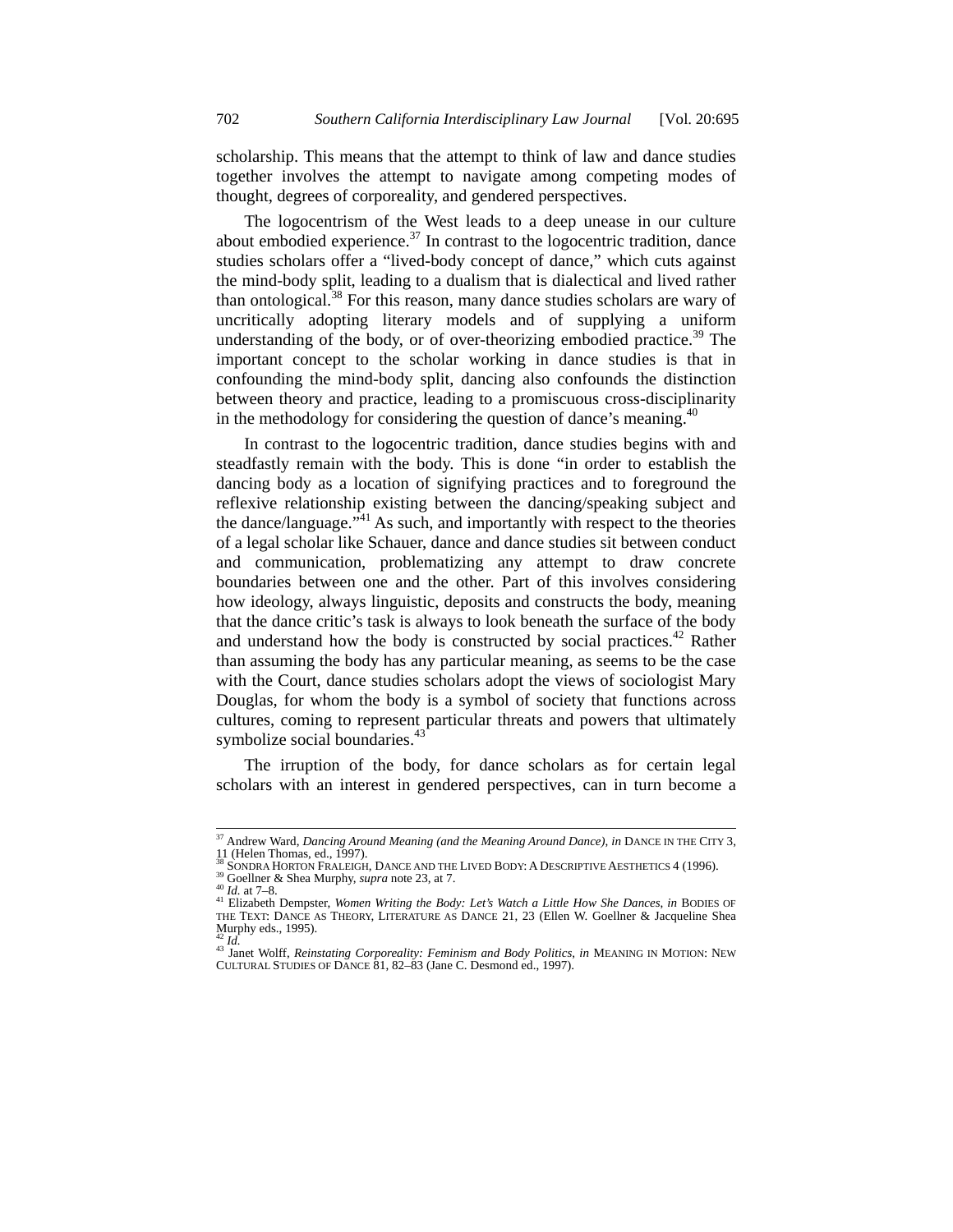#### 2011] *Achilles' Heel* 703

truly revolutionary act.<sup>44</sup> The body is what makes dance unique, as it is always at the center of dance. In other art forms, while the body may be the beginning point, the goal is always a flight toward abstraction, that is, toward language and verbalization.<sup>45</sup> Nevertheless, dance studies is a written discipline and thus sits between doing and writing, striding the fault line between the two, a fact with which many dance scholars struggle.<sup>46</sup> In the end, to dance scholars, the task of dancing is not merely an activity, but a critical theory and a practice that reveals the way the body is always negotiating its position in a powerful struggle for control. $47$ 

Returning to and reiterating the importance of embodiment, it is necessary to stress that dance has always been represented as a secondary or minor art, defined in relationship only to male-identified art forms of music and drama. $^{48}$  Is it any surprise, then, that Justice O'Connor can speak of nude dance as being at the "outer ambit" of First Amendment concerns? Certainly such a claim would not be made with respect to literature. Rather than merely engaging the mind, as literature does, dance specifically draws on the meanings we attach to our bodily existence as a whole, as they appear in the task of moving.49 Importantly, especially given the Court's comparisons of nude dancing with the high dance form of ballet, dance studies scholars are very suspicious of ballet as political practice. For the modern dancer, ballet, as the "highest" form of dance, was considered such only because it was a patriarchal ceremony of the ballerina ratifying her own subordination to the male choreographer by putting her body on display, in the process reinscribing gender norms and denying her own agency.<sup>50</sup> Contrast this with the modernist dance tradition of a choreographer like Martha Graham, who in turn valorized the "natural" female body by positing an "individualized presymbolic subject."51 This natural subject often appeared as the hysteric, as the violently active voluptuous female body, which is obviously the female body a scholar like Amy Adler posits in her feminist reading of *Barnes* and *Pap's*, which we will examine later. It is important to note that from a dance studies perspective, this interpretation is somewhat retrograde. Many see this reading of the female body as rooted in masculinist psychoanalytic approaches.52 Later dance scholars have also called it into question,

<sup>&</sup>lt;sup>44</sup> *Id.*<br><sup>45</sup> FRALEIGH, *supra* note 38, at 49.<br><sup>46</sup> Ward, *supra* note 37, at 6.<br><sup>47</sup> André Lepecki, *Introduction* to OF THE PRESENCE OF THE BODY: ESSAYS ON DANCE AND<br>PERFORMANCE THEORY 1, 6 (André Lepecki ed., 2004).

<sup>&</sup>lt;sup>48</sup> Dempster, *supra* note 41, at 24.  $\frac{40}{9}$  Pempster, *supra* note 38, at xvi. 50 Dempster, *supra* note 41, at 25.  $\frac{51}{2}$  *Id.* at 29.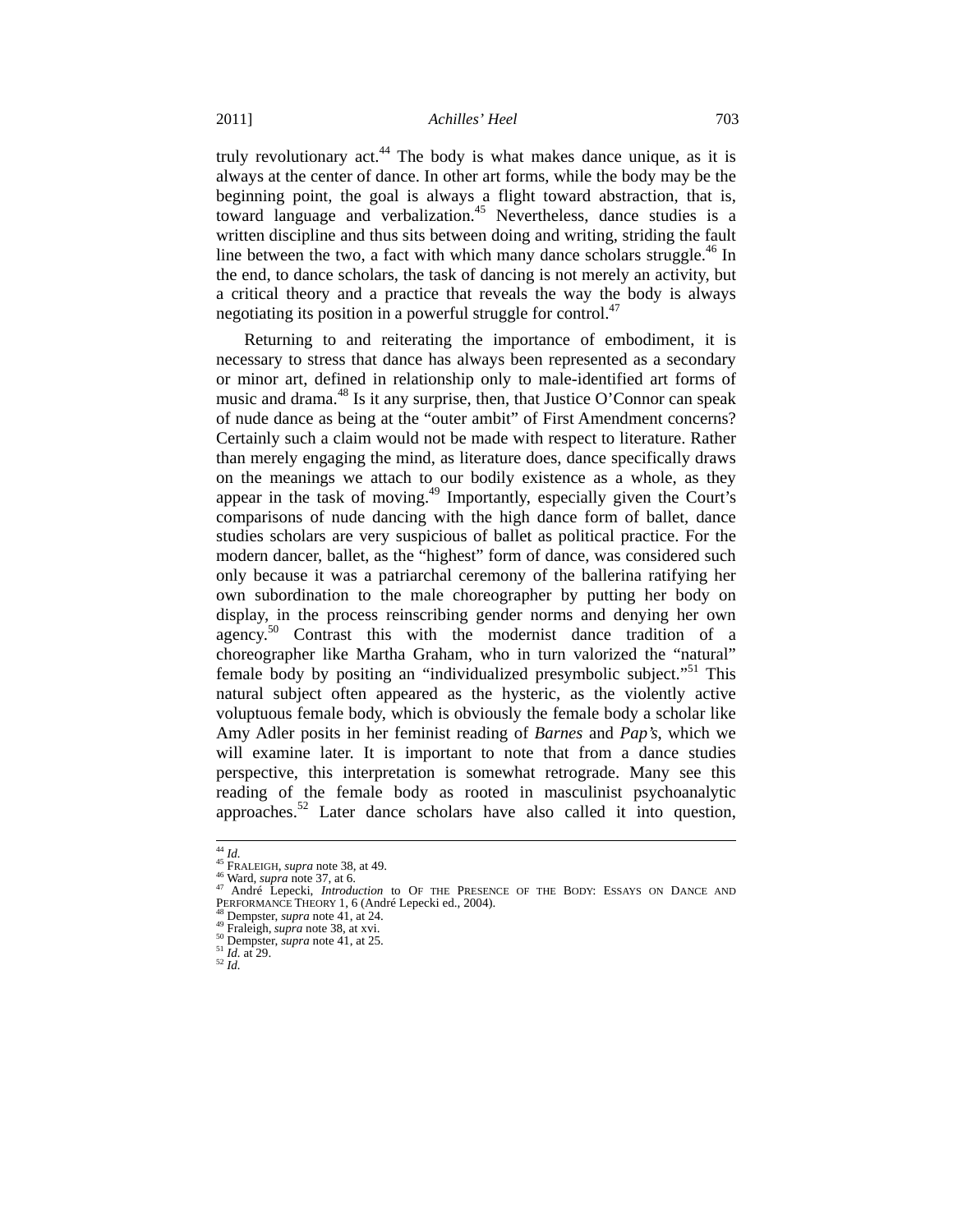particularly choreographers like Merce Cunningham, for whom dance is primarily about movement, not expression or meaning.<sup>53</sup> For Cunningham, dance is a deconstructive practice that calls into question the entire existence of presymbolic meaning.<sup>54</sup> This deconstructive approach to dance is especially problematic for First Amendment discourse. If dance is primarily about movement rather than meaning, it falls outside the scope of First Amendment protection, because it is reduced to the level of conduct. Deconstructive practices are always inherently meaningful, however, as the act of calling meaning into question is, itself, a communicative act. In this sense, deconstructive dance opens up an aporia in the very idea of meaning that is profoundly difficult for current First Amendment doctrine to get its hands around.

If there is something on which dance scholars and legal scholars like Adler agree, it is that dance, and nude dancing in particular, is a subversive practice when compared with the Anglo-American legal regime. Adopting a reading of the body and of the law found most notably in the writings of Michel Foucault, dance scholars draw attention to the way society attempts to control the dancing body by submitting it to the rational order to abolish the maternal, the irrational, and the female.<sup>55</sup> As already noted, this postmodern tradition of dance is particularly problematic for the logocentric tradition. Objective postmodern dance, such as that found in the choreography of Cunningham, functions on the assumption that references to the world in dance are a byproduct of motion, but that the link between signifier and signified is not inevitable.<sup>56</sup> This decoupling of meaning from movement is obviously problematic for the logocentric tradition and thus for law, representing a deconstructive movement toward liberation of the body's potential. Reflexive postmodern dance, such as that found in the dance and dance-films of Yvonne Rainer, an American filmmaker, who is particularly attentive to the ways in which bodies will refer to other events, and thus asks how these references are made, simultaneously exploring how the body speaks and is spoken to through attention to the context of dancing.<sup>57</sup>

The current emphasis in contemporary dance, as opposed to ballet, is always on particularity, and, as such, is about heightening awareness of particular bodies and embodied moments (rather than ideal ones), and embracing and living in fleshliness as a rejection of abstract or legal

 <sup>53</sup> *Id.* at 30. 54 *Id.* at 30. 55 *Id.* at 24. 56 *Id.* at 30–31. 57 *Id.* at 31.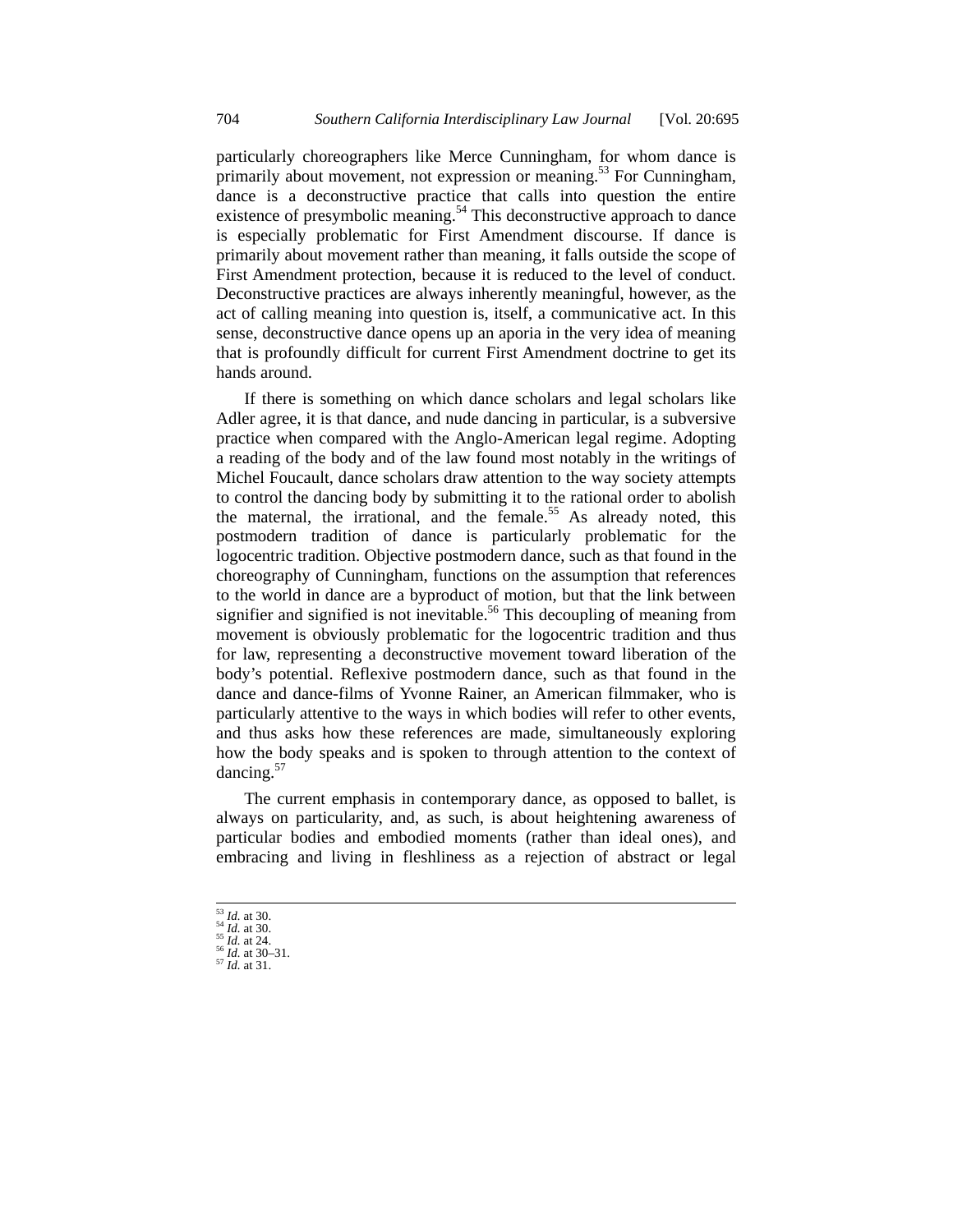hierarchy.<sup>58</sup> Instead of abstract knowledge, other knowledge, such as the kinesthetic and the tactile, are valorized, in the process denying the privilege of the universalizing gaze or reason; postmodern dancers emphasize the polyvalent, plural, and mutable nature of each particular human body's lived experiences.<sup>59</sup> In sum, contemporary dance alludes to the dissolution of all the dichotomous pairings of terms that are fundamental to the Western philosophical tradition (and thus the Anglo-American legal tradition), such as mind-body, flesh-spirit, carnal-divine, male-female, rational-irrational, and most importantly for First Amendment purposes, conduct-content, doing-saying.<sup>60</sup>

How would a dance scholar have the Court consider the meaning of or the meaning in dance? First, it is important to note that dance is transitive, as an expression being done (action) and an expression being transferred  $(saying)$ <sup>61</sup>. The expression or meaning of a dance is always very tightly tied to its content in such a way that speculating about what a dance would or would not mean in the absence of any particular element is tendentious.<sup>62</sup> Dance is problematic because action and content in dance are always one.<sup>63</sup> The meaning of dance is elusive and slippery, flying in the face of firm and easy pronouncements about it, such as the Court's nude dancing jurisprudence.<sup>64</sup> For this reason many dance scholars argue that dance (at least in its modern-postmodern versions) is not about particular meaning at all, but rather about the problematic nature of meaning itself.<sup>65</sup>

Furthermore, many dance critics strongly reject the idea of ever importing conceptual models and non-dance theoretical explanations, at least when they are not very tightly tied to concrete physical examples. Others say, though, that the meaning of a dance can never be grasped through reading, writing, or speaking at all, but only through the dance itself.<sup>66</sup> Most critics agree, however, that a dance-based analysis of dance will pay attention to the following elements: the material (the dancer's body), the process (of constructing the dance), the work (the dance itself), the participants (the dancers), the observers, the functions of the process (methodologies and reasons for constructing and engaging in performance), the material studied (kinesthetics), the process studied (history of dance instruction), the work studied (history of dance performance), and the

<sup>&</sup>lt;sup>58</sup> *Id.* at 33.<br><sup>59</sup> *Id.* at 34.<br><sup>60</sup> *Id.* at 35.<br><sup>61</sup> Fraleigh, *supra* note 38, at 102.<br><sup>63</sup> *Id.*<br><sup>64</sup> Ward, *supra* note 37, at 12.<br><sup>65</sup> *Id.*<br><sup>65</sup> JUDITH B. ALTER, DANCE-BASED DANCE THEORY: FROM BORROWED MODELS T EXPERIENCE 3 (1996); Ward, *supra* note 37, at 12.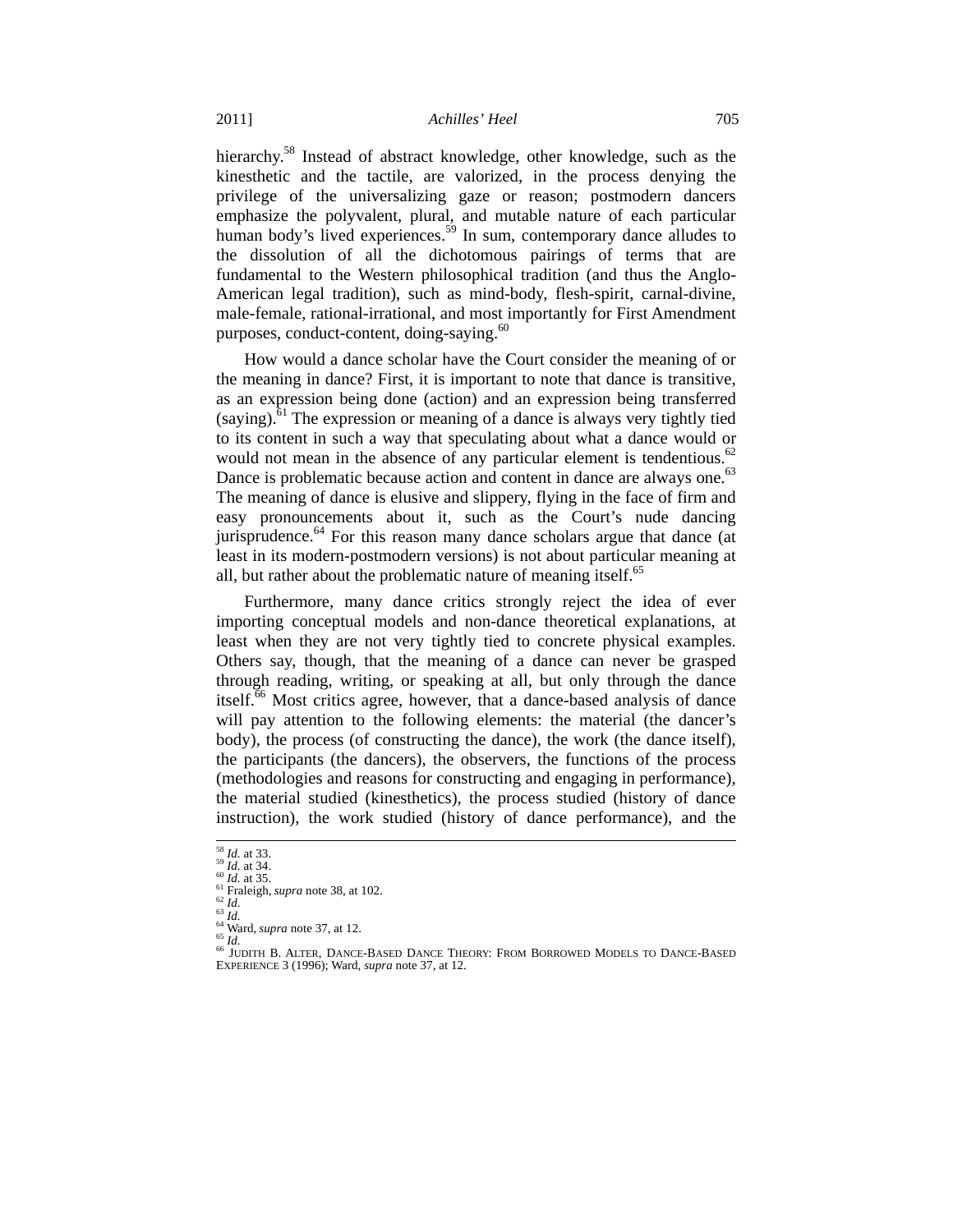various viewpoints of all involved.<sup>67</sup> Therefore, any analysis of the meaning of dance in general or of any particular dance does not measure up in terms of dance critique.

Most importantly, though, is that the initial step of analyzing dance must always be the study of the actual physical, psychological, physiological, and cultural experience of the dance, both as conceived by the dancer and as experienced by the audience.<sup>68</sup> In fact, this is necessary not only to recognize the meaning of a dance, but also to recognize that what is occurring is dancing at all (as opposed to some other form of movement).<sup>69</sup> It is important not to tie the meaning of a dance too much to any one participant (dancer, audience, presenter), but to consider that it might have a multiplicity of meanings for all involved.<sup>70</sup> This Note does not intend to suggest that the meaning of a dance can only be known by the dancer, but instead contends that a multiplicity of factors must be examined: the context of presentation, the history of dance and its various subgenres, the social and economic context in which a dance occurs, the broader historical moment in which a particular dance occurs, the intent of the dancer, the expectations and needs of the audience, and so forth. The sum of this introduction to dance studies should make clear that discussing the meaning of or the meaning in dance is an incredibly complex process. It requires vigorous critical inquiry and attention to dance as a unique medium of communication that is fundamentally different from other media, such as visual art or literature.

## IV. ARGUMENTS: THE PLAINTIFFS-RESPONDENTS

Now, in light of the brief exposition of dance studies above, this Note moves to the task of understanding *Barnes* and *Pap's*, offering a critique of the understanding of dance in those cases. Turning now to the argumentative strategy deployed by the plaintiffs in both cases, the question becomes whether they adequately stated their case within the language of *O'Brien*. This Note now will focus on the question of complete nudity's meaning in nude dance, since this is the primary point of disagreement among the varying judicial opinions as they lay out their First Amendment analyses in the terms supplied by *O'Brien*. This also is the question for which dance studies will be employed to answer.

The plaintiffs-respondents in both cases failed to point to a specific way in which the regulations affected the expressive character (that is, the

<sup>&</sup>lt;sup>67</sup> ALTER, *supra* note 66, at 19.<br><sup>68</sup> *Id.* at 176.<br><sup>69</sup> Ward, *supra* note 37, at 14.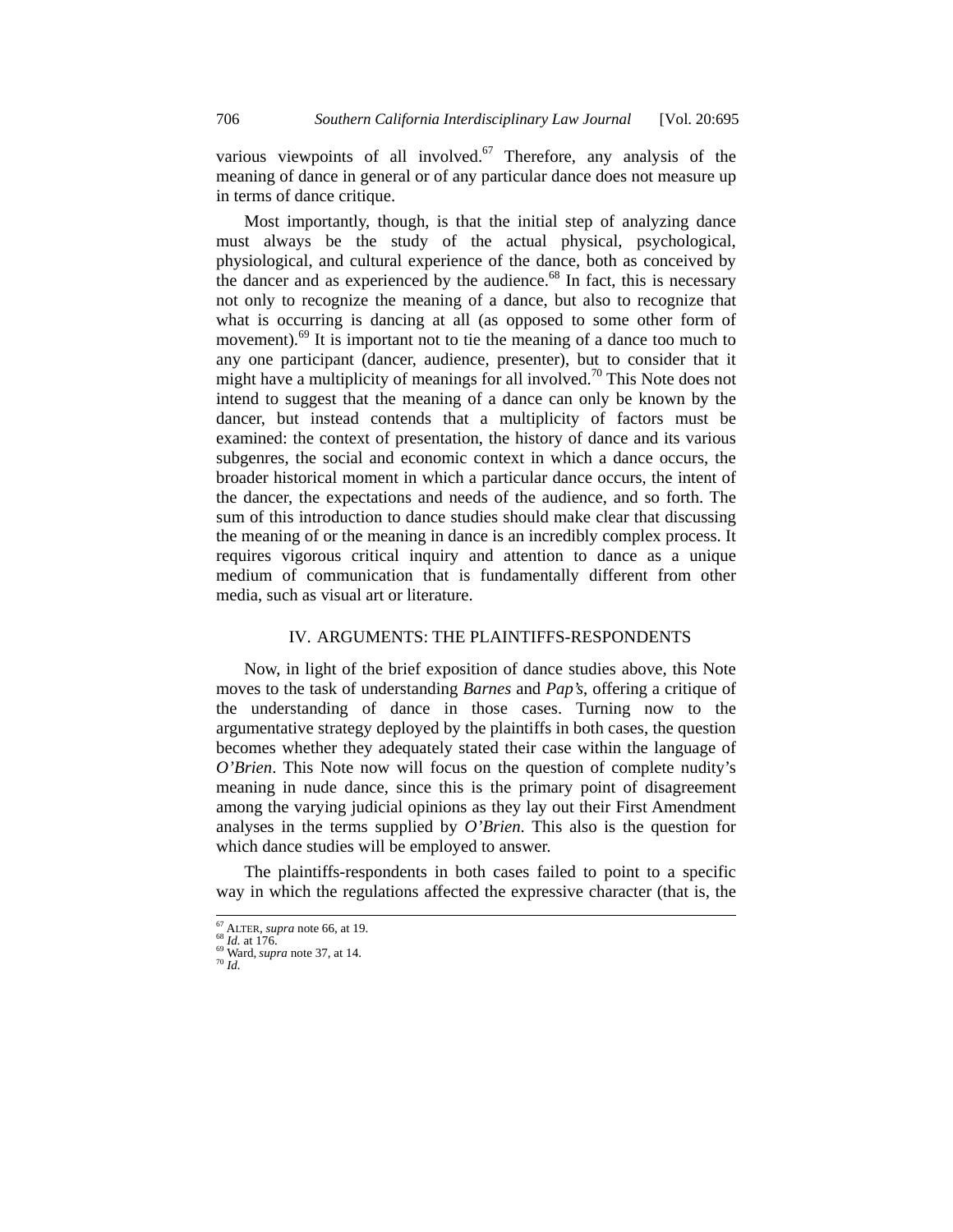content) of nude dancing.71 In fact, in *Pap's,* the plaintiff-respondent's brief conceded that both partly nude and totally nude dancing convey the same message of eroticism, meaning that the difference between fully nude and G-string and pasty dancing would be one of degree, rather than of kind.<sup>72</sup> Thus, the plaintiffs-respondents in both *Barnes* and *Pap's* (the dancers themselves) believed that their nude dancing was expressive, was a species of performance dance, expressed emotions and ideas, and communicated a "particularized message of sensuality and eroticism" that would be affected in its intensity rather than in its message by the regulations.<sup>73</sup> As the plaintiff-respondents in *Barnes* asserted in oral argument, "[N]ude dancing is expressive because performance dance is inherently expressive of emotions and ideas, and, second, because nude dancing communicates a particularized message of sensuality and eroticism."<sup>74</sup>

Particularly important are some factual details and excerpts from the oral argument in *Barnes*. Gayle Ann Marie Sutro, one of the plaintiffrespondents, described herself as a professional performer with extensive dance education and acting experience, and stated that stripping was "an attempt to communicate, as well as to entertain."75 This emphasis on the communicative nature of dance is not surprising as a legal strategy, given the general emphasis on communicative content in First Amendment law, as seen in the discussion of the writings of Schauer above. In sum, the plaintiffs reached the following dance-critical conclusions: that nude dancing is expressive conduct, that nude dancing is performance dance, that nude dancing expresses "emotions and ideas," and that nude dancing "communicates" "sensuality and eroticism." This is in line with the majority's Analysis in both *Barnes* and *Pap's* of the meaning of nude dancing, although it led to the opposite legal conclusion than the plaintiffs desired.<sup>76</sup>

#### V. ARGUMENTS: THE DEFENDANTS-PETITIONERS

In contrast with the plaintiffs-respondents' position, the defendantspetitioners in both cases claimed that nude dancing, at least of the type done in strip clubs, was not speech at all. In *Barnes*, the Court asked the defendant-petitioner whether or not a nude dance could communicate a

 <sup>71</sup> Aaron Brogdon, Note, *Improper Application of First-Amendment Scrutiny to Conduct-Based Public Nudity Laws:* City of Erie v. Pap's A.M. *Perpetuates the Confusion Created by* Barnes v. Glen Theatre, Inc., 17 BYU J. PUB. L. 89, 107 (2002). 72 *Id.* 73 BEZANSON, *supra* note 4, at 63. 74 *Id.* <sup>75</sup> *Id.* at 55. 76 Brogdon, *supra* note 71.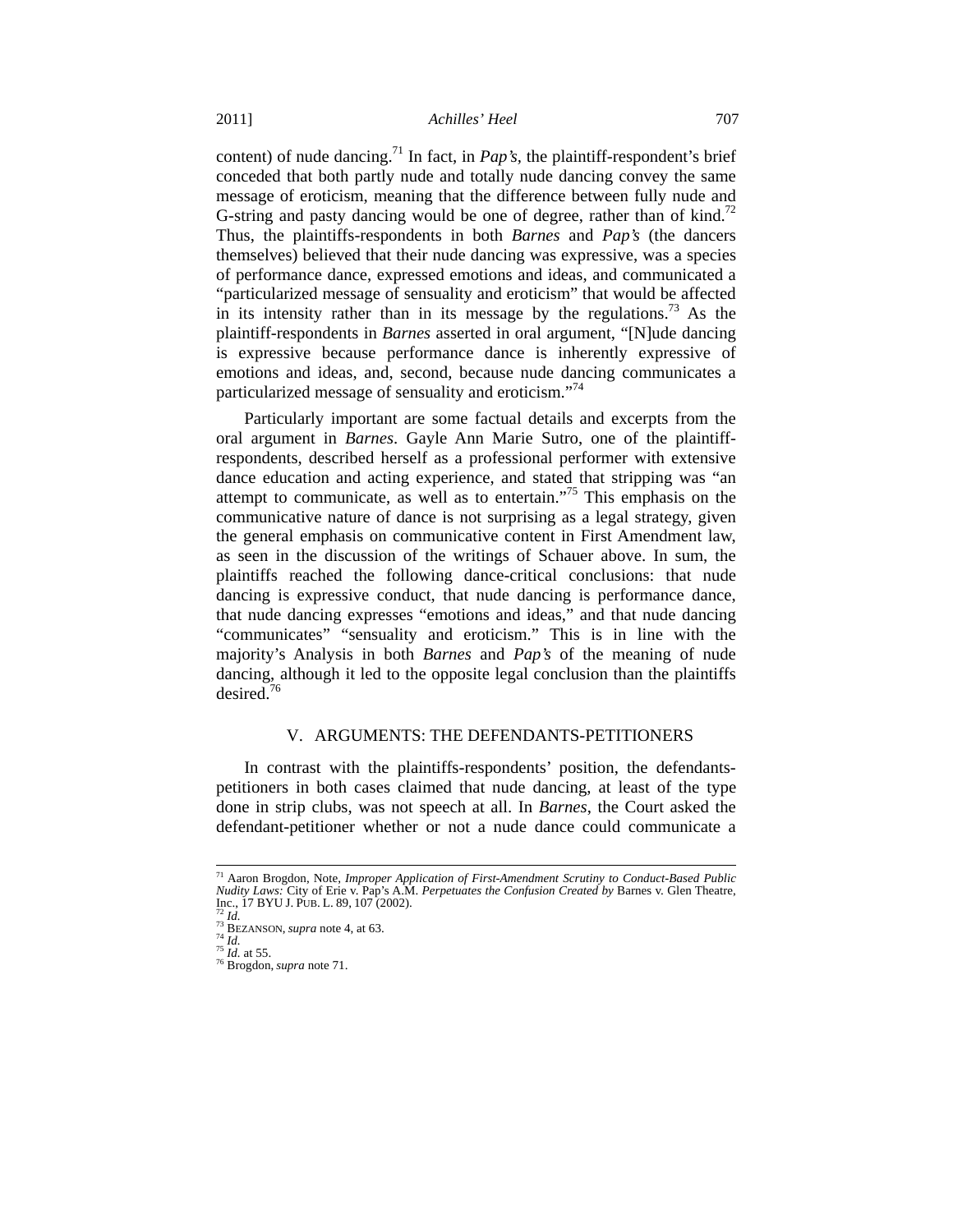particularized message or idea of sensuality in order to raise it to the level of speech.<sup>77</sup> In response, there was the following exchange:

QUESTION: Well, could a dance communicate that?

MR. UHL: Yes, a dance could communicate that.

QUESTION: But this one didn't?

MR. UHL: These dances did not.

QUESTION: Because they were not good enough dancers?

MR. UHL: No, Your Honor, it wasn't the quality of the dancing. Go-go dancing can be good or bad, but in either instance it's [not] speech.<sup>78</sup>

Here, those defending the regulations had reached a number of dancecritical conclusions: that although one might have criteria for judging the quality of nude dance, it is not communicative; that other forms of dancing might be communicative; and that while dancing might be capable of communicating a message of eroticism, nude dancing in the strip club does not. Although the Court ultimately did not agree with this reasoning, it still upheld the statutes.

# VI. DANCE CRITIC: JUSTICE REHNQUIST

Justice Rehnquist's majority opinion in *Barnes* stated that nude dancing was in fact expressive conduct, although it merits "barest minimum of protected expression."79 It is "within the outer perimeters of the *First Amendment*, although we view it as only marginally so."<sup>80</sup> As such, it is subject only to rational basis review, and the purpose of the regulation in *Barnes*, ostensibly about protecting social order and morality, was both permissible and reasonable.<sup>81</sup> Notably, Justice Rehnquist offered no support for his geographic metaphor for dance's position within the First Amendment. Presumably, dance may be in the "outer perimeters" of the First Amendment because it is a mix of conduct and content (à la *O'Brien*). To a dance scholar, however, such a statement rehearses the marginalization of dance that has always existed within the dominant aesthetic tradition of the West. Of interest from a dance-critical perspective, Justice Rehnquist stated that restrictions on nudity are not related to the expressive message of nude dance—that is, in the terms supplied by *O'Brien*, the restrictions were not directed at the content or message of

 <sup>77</sup> BEZANSON, *supra* note 4, at 57. 78 *Id.* at 58. 79 Barnes v. Glen Theatre, Inc., 501 U.S. 560, 565 (1991) (plurality opinion). 80 *Id.* at 566. 81 *Id.* at 568.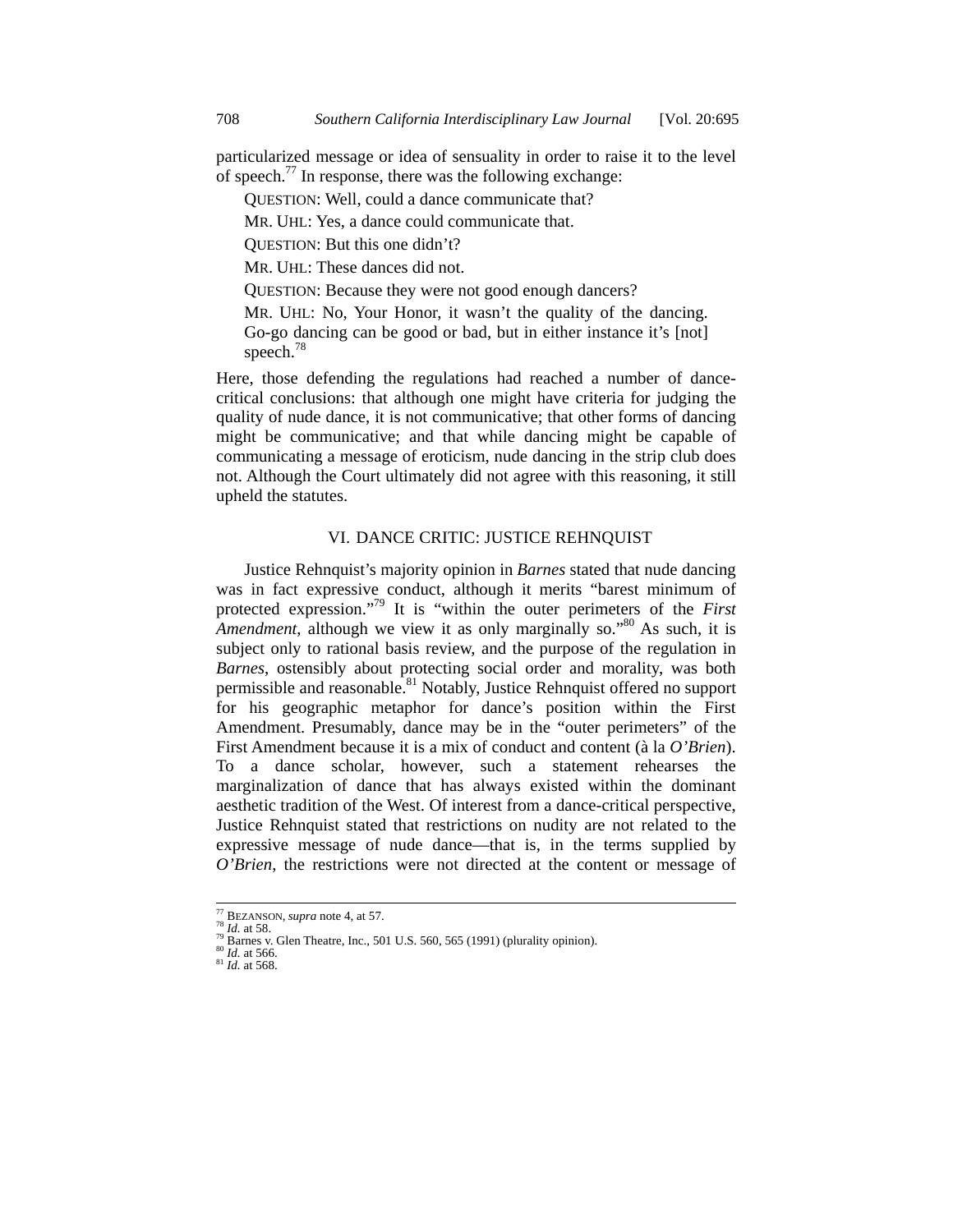nude dancing.82 Justice Rehnquist interprets the message of a nude dance to be an erotic one, and although wearing G-strings or pasties would make that erotic message less graphic, the message itself would not be deprived.<sup>83</sup> Rehnquist believed nude dancing communicated something, but that total nudity was not necessary. This meant, from a critical perspective, that the nude dancing would be just as successful in expressing its message without the particular element of exposed genitalia. Justice Rehnquist supplied no argument whatsoever supporting his contention that complete nudity was not part of the "content" of a striptease.

# VII. DANCE CRITIC: JUSTICE WHITE

Justice White's dissenting opinion in *Barnes* paid particular attention to the history of dance as an inherently embodied and expressive art form addressing both emotions and ideas.<sup>84</sup> Dance is able to externalize "states" which we cannot externalise [sic] by rational means."<sup>85</sup> In support of his aesthetic conclusions, Justice White alludes to works by both Aristotle and Stéphane Mallarmé, a French critic and poet, discussing dance and its significance.<sup>86</sup> Here, although Justice White clearly has more admiration for the value of dance than Justice Rehnquist does, Justice White uses the same historical tropes of dance as "emotional," of the dancer as "hysteric," that modern scholars of dance would reject. He also fails to cite any theorists of dance in support of his conclusions, but instead punts to Aristotle, a foundational thinker in the logocentric tradition, and Mallarmé, a poet (a critic of the verbal, rather than the physical embodiment of expression). $87$  Justice White states that such laws would obviously not be applied to a production of *Salome* or *Hair*, presumably because both are much more narratively involved than the dance form at hand here.<sup>88</sup> Justice White argues that the emotional or erotic impact of nude dancing is "intensified" by clear nudity, and that such nudity is an expressive component of the dance; in other words, it is not incidental, but essential to its meaning.<sup>89</sup>

Justice White also makes an aesthetic distinction between high and low art, although he says the distinction is immaterial for First Amendment purposes.<sup>90</sup> He draws special attention to the context of nude dancing,

<sup>&</sup>lt;sup>82</sup> *Id.* at 570.<br>
<sup>83</sup> *Id.* at 571.<br>
<sup>84</sup> *Id.* at 587 (White, J., dissenting).<br>
<sup>85</sup> *Id.*<br>
<sup>86</sup> *See id.*<br>
<sup>87</sup> *See id.* at 587 n.1.<br>
<sup>88</sup> *See id.* at 590.<br>
<sup>89</sup> *Id.* at 592.<br>
<sup>90</sup> *Id.* at 594.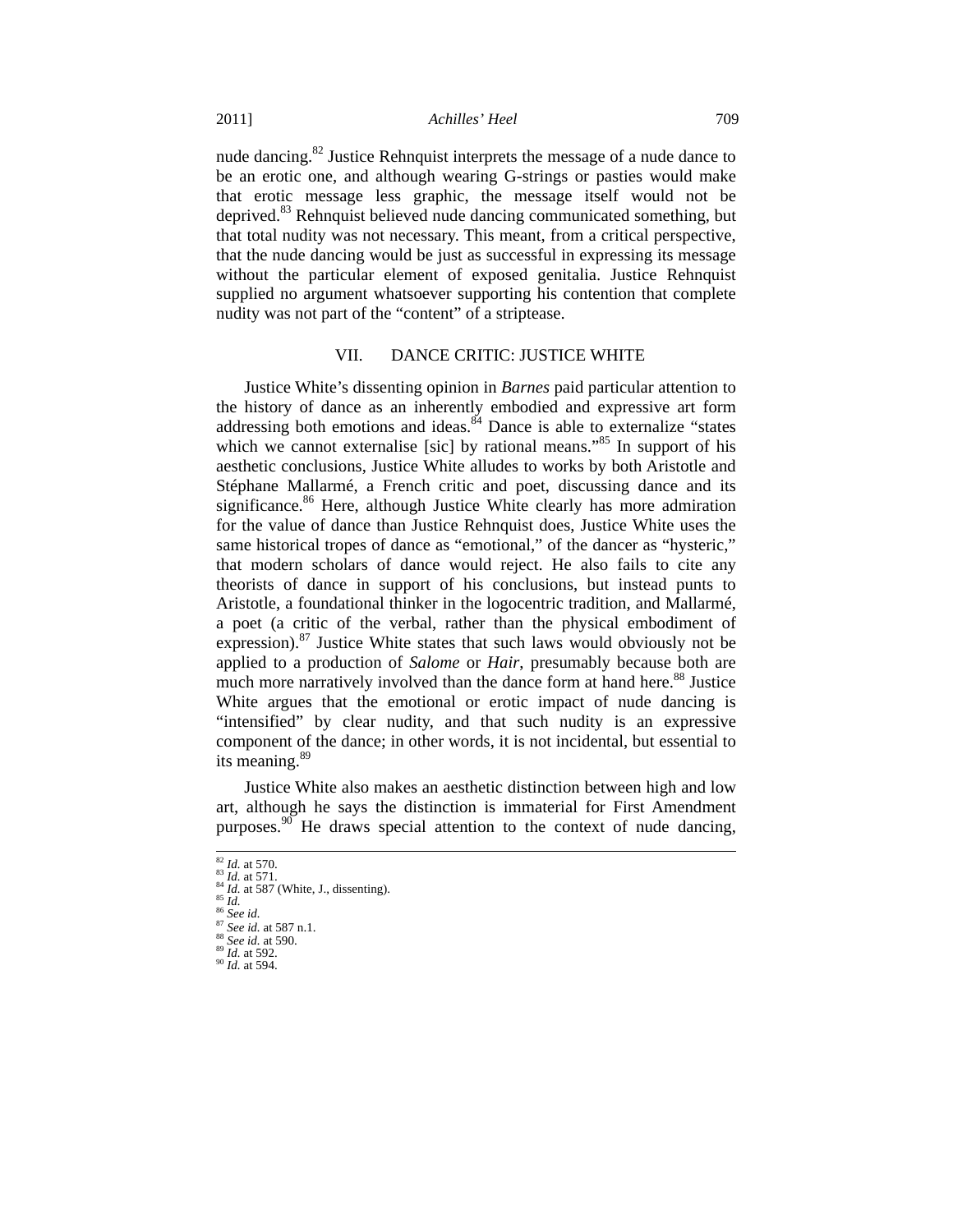noting that while a Lincoln Center ballet may differ in content or quality from the dancing done in an average strip club, its ultimate meaning may not be different to the average audience member at all, thus problematizing the nature of meaning in nude dance through attention to its possible observers, and in particular, with reference to class distinctions.<sup>91</sup> Attentiveness to class concerns, and the way they affect the production and reception of meaning, is a noble move, particularly from the perspective of a reflexive postmodern scholar of dance such as Yvonne Rainer. Justice White concludes, in light of all this, that the regulation is definitely directed at the message of the dance, and not its means, and is thus subject to more rigorous scrutiny.92 Justice White, in sum, acknowledges the expressive character of dance, its relation to both the intellect and the emotions, its distinction from linguistic or narrative art forms, such as opera or theatre, the way in which genres are reflective of class, and the importance of context and the multiplicity of meanings implicit in nude dance. Justice White is thus much more akin to a dance studies scholar than Justice Rehnquist is.

# VIII. DANCE CRITIC(?): JUSTICE SCALIA

Justice Scalia's concurring opinions in both cases fail to truly engage the task of reading nude dance at all. In *Barnes*, he stated that laws of general applicability regulating conduct and not facially directed at expression should not be subject to First Amendment scrutiny at all, thus allowing him to side-step the task of analyzing the meaning of nude dance. $93$  For Justice Scalia, the First Amendment is about oral and written speech, and not about expressive conduct at all. $94$  Furthermore, as he states in his concurring opinion in *Pap's*, the ordinances would actually be equally constitutional if applied against more narratively or verbally intensive productions such as *Hair* or *Equus*. 95 While Justice Scalia entertains the question of whether nude dance might communicate something at all, he is not concerned with analyzing that communication or its means in any real sense.<sup>96</sup>

<sup>91</sup> *Id.*<br>
92 *Id.* at 596.<br>
92 *Id.* at 572 (Scalia, J., concurring).<br>
94 *Id.* at 576.<br>
95 *City of Erie v. Pap's A.M., 529 U.S. 277, 308 (2000) (Scalia, J., concurring joined by Thomas, J.).*<br>
96 *City of Erie v. Pap's*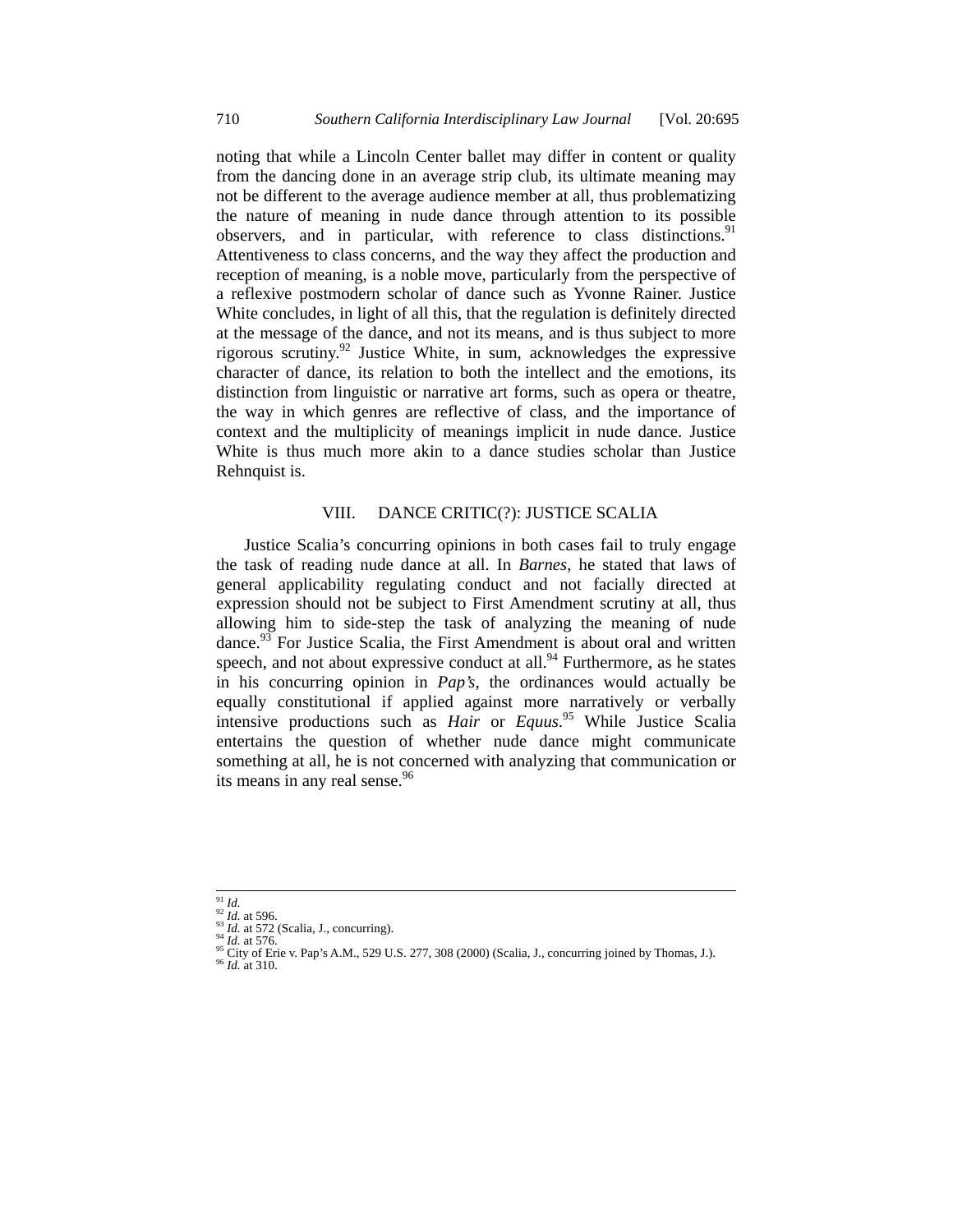#### 2011] *Achilles' Heel* 711

#### IX. DANCE CRITIC: JUSTICE SOUTER

Justice Souter's concurring opinion in *Barnes* came to dominate the logic of the majority's opinion in *Pap's*, even though he filed a concurring opinion in the latter case for other reasons. Justice Souter distinguishes performance dance from social dance, stating that the latter is not communicative while the former is, which is consonant with the Court's treatment of social dance elsewhere and interesting from a dance-critical perspective.<sup>97</sup> A dance scholar would applaud Justice Souter's attentiveness to how the various genres of dance differ from one another (in that they have varying histories and contexts of presentation), but deride his assumptions about whether one genre is communicative while another is not, at least in the absence of some justification. Justice Souter interprets the meaning of nude dancing to be an endorsement of erotic experience, and interprets specifically from the audience's vantage point.<sup>98</sup> This emphasis on the perspective of the audience is understandable, given First Amendment laws' preference for such a perspective. But, from the perspective of dance studies, attention not only to the audience, but also to the dancer himself and the entire context of presentation, is essential. For Justice Souter, nudity is not inherently meaningful, but may become meaningful when combined with an expressive routine, although the presence of total nudity in nude dance merely enhances its expressive message, rather than fundamentally altering it.<sup>99</sup>

Nevertheless, Justice Souter upheld the ordinances in *Barnes* because he believed (contrary to the facts) that they were aimed at regulating not the message of dance, but secondary effects associated with nude dance, such as prostitution and sexual assault.100 Justice Souter draws explicit attention to the contextual circumstances in which the body is read when he states that the regulations would obviously be unconstitutional if applied to a theater production like *Equus*, presumably because theaters as performance venues are not associated with the same secondary effects as strip clubs.<sup>101</sup> Again, "[p]asties and a G-string moderate the expression to some degree, to be sure, but only to a degree."<sup>102</sup> The only difference between Justice Souter's concurring opinions in *Barnes* and *Pap's* is that in the latter, he states that the proponent of a regulation must marshal some evidence of the

<sup>97</sup> Barnes v. Glen Theatre, Inc., 501 U.S. 560, 581 (1991) (Souter, J., concurring). 98 *Id.*<br>99 *Id.*<br>100 *Id.* at 583. 101 *Id.* at 585. 102 *Id.* at 587.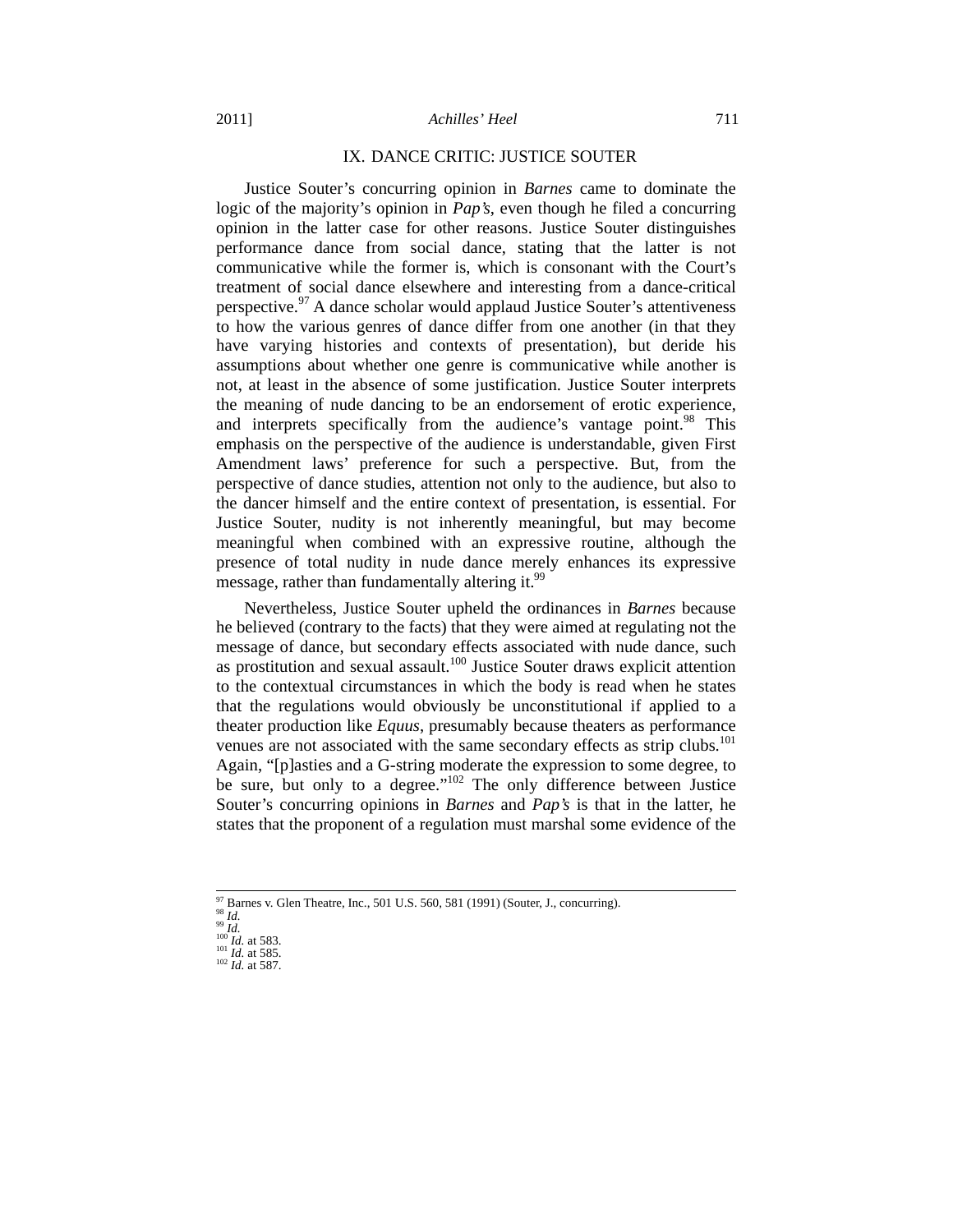existence of secondary effects rather than merely assuming them before perpetuating the regulation.<sup>103</sup>

#### X. DANCE CRITIC: JUSTICE O'CONNOR

Justice O'Connor's majority opinion in *Pap's* echoed Justice Rehnquist's opinion in *Barnes* when she stated that nude dancing is expressive conduct, but only at the "outer ambit" of the First Amendment.<sup>104</sup> Again, why such an explicit marginalization of dance? Is it because Justice O'Connor thinks dance is primarily "conduct," and, if so, is such an idea representative of the general prejudice against dance embodied in the Western tradition? She is sure that the statute at issue is not content-directed but content-neutral, and that the message of a nude dance with a G-string or pasties will be the same.<sup>105</sup> Thus, she believes total nudity is not essential to the meaning of a striptease. Justice O'Connor describes the impact of these regulations as "*de minimis*."106 In particular, she vehemently states that nude dance is of a much lower value than other speech activities, such as "untrammeled political debate."<sup>107</sup> As noted above, the idea that the First Amendment is about fostering the production of truth in the marketplace via rigorous debate and fostering democratic government is relatively uncontroversial. But implicit in Justice O'Connor's statement is the assumption that nude dance does not have a political meaning, or that if it does, any such political meaning does not represent an attempt to engage in the task of discussing governance that is one of the purposes of the First Amendment's protection of speech. What is the evidence for such a claim? Why ist he striptease not political? When might it be? There is no substantive discussion of the relationship of the striptease to political ideas, meaning that Justice O'Connor has put forth one particular understanding of the meaning of nude dance without offering any critical justification. In the end, Justice O'Connor changes the grounds for regulation from that which justified it in *Barnes*, shifting the government interest from the promotion of morality to the prevention of secondary effects.<sup>108</sup>

<sup>&</sup>lt;sup>103</sup> City of Erie v. Pap's A.M., 529 U.S. 277, 310–11 (2000) (Scalia J., concurring joined by Thomas, J.). <sup>104</sup> *Id.* at 289 (plurality opinion of O'Connor, J., joined by Rehnquist, C.J., and Kennedy and Breyer,

JJ.). <sup>105</sup> *Id.* at 289, 293. 106 *Id.* at 294. 107 *Id.* <sup>108</sup> *Id.* at 297.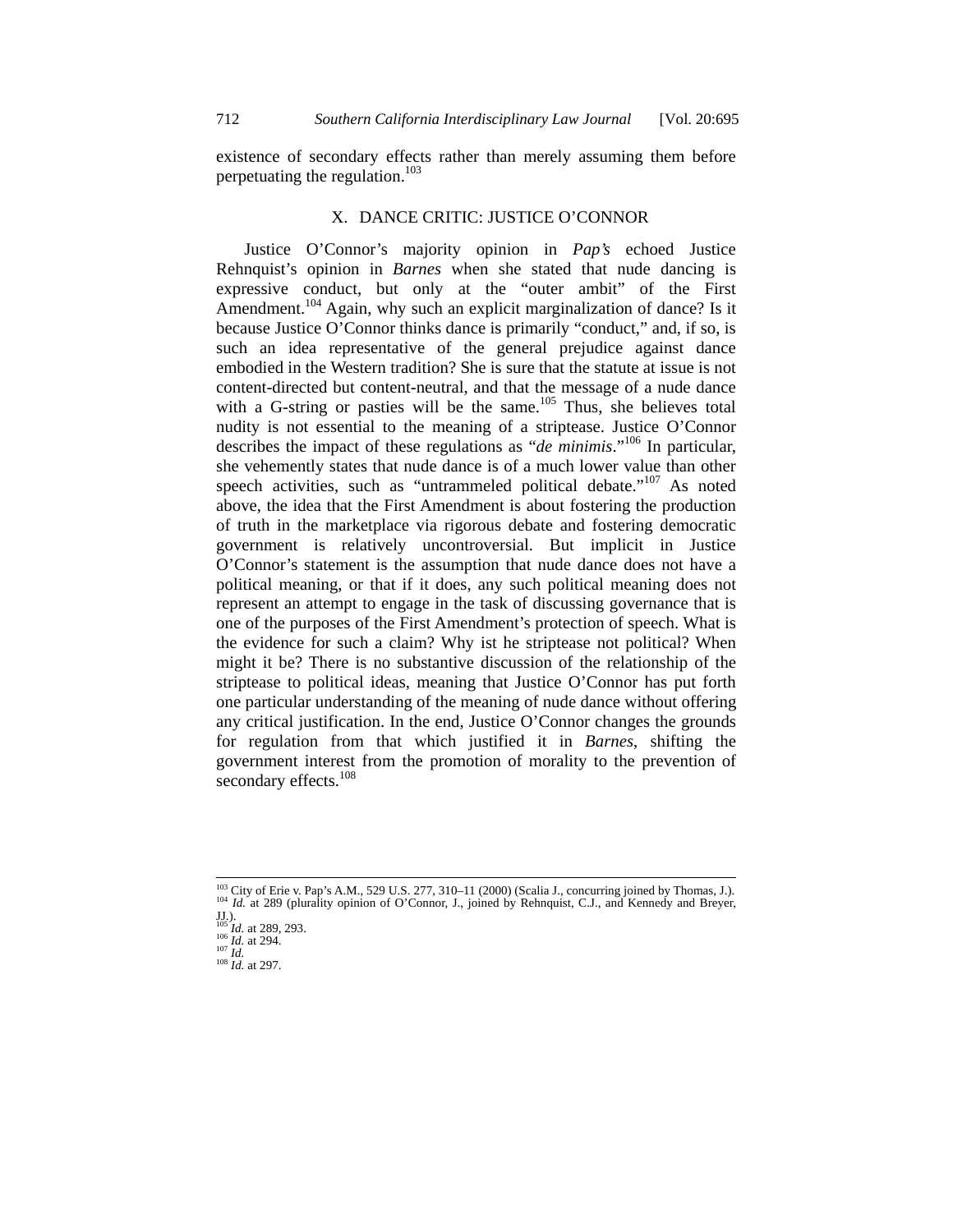#### XI. DANCE CRITIC: JUSTICE STEVENS

Justice Stevens's dissent in *Pap's* echoes Justice White's in *Barnes*. To Justice Stevens, it is clear that the regulations are targeted at the message of nude dancing, which is an erotic one, protected by the First Amendment and certainly directed at content within the context of an *O'Brien* analysis.109 Like Justice White, he draws attention to nude dancing as a broad cultural tradition, analyzing the meaning of total nudity in the striptease against the context of its larger historical and dance-critical significance.<sup>110</sup> Again, Justice Stevens, like Justice White, performs a much more rigorous analysis of nude dancing from a dance studies perspective than do the other justices. He pays attention to history, context, and the intent of those involved, offering reasons (however scant) for his understanding of what counts as "content" within the context of nude dance.

# XII. LEGAL SECONDARY LITERATURE, IN PARTICULAR, THE SECONDARY EFFECTS DOCTRINE

In sum, the outcomes of both *Barnes* and *Pap's* turned on questions that are endemic to the field of dance studies, such as: How does one interpret the meaning of a dance? How does one distinguish among various genres of dance? What is the meaning of the body? What role is played by the various intentions and received meanings of the dancer herself, her audience, and her performative venue? What space does the history of a dance tradition occupy in its analysis? How does the meaning of one activity in a particular aesthetic tradition link up to its meaning in other discursive structures? Turning aside from these questions for the moment, it is important to note that extensive critical legal ink has been spilled on the nude dancing cases—but never from the perspective of dance studies. The majority of commentators have focused on nude dancing's expressive qualities. Many raise the question of whether nude dancing is "closer to the nightclub or to the Joffrey," noting the class distinctions at work, but also in the process reifying ballet as the supreme form of dance.<sup>111</sup> Others assume that total nudity is essential to the meaning of the striptease, without explaining why that is necessarily so. $112$  Some supply a different message for nude dance than that assumed by the Court above, such as a "message

<sup>&</sup>lt;sup>109</sup> *Id.* at 318, 326 (Stevens, J., dissenting joined by Ginsburg, J.).<br><sup>110</sup> *Id.* at 326. 111 Kevin Case, Note, *"Lewd and Immoral": Nude Dancing, Sexual Expression, and the First Amendment*, 81 CHI.-KENT L. REV. 1185, 1216 (2006). **112** *Dancing*, *Sexually Explicit Speech*, 28 HASTINGS CONST. L.Q. 799, 821 (2001).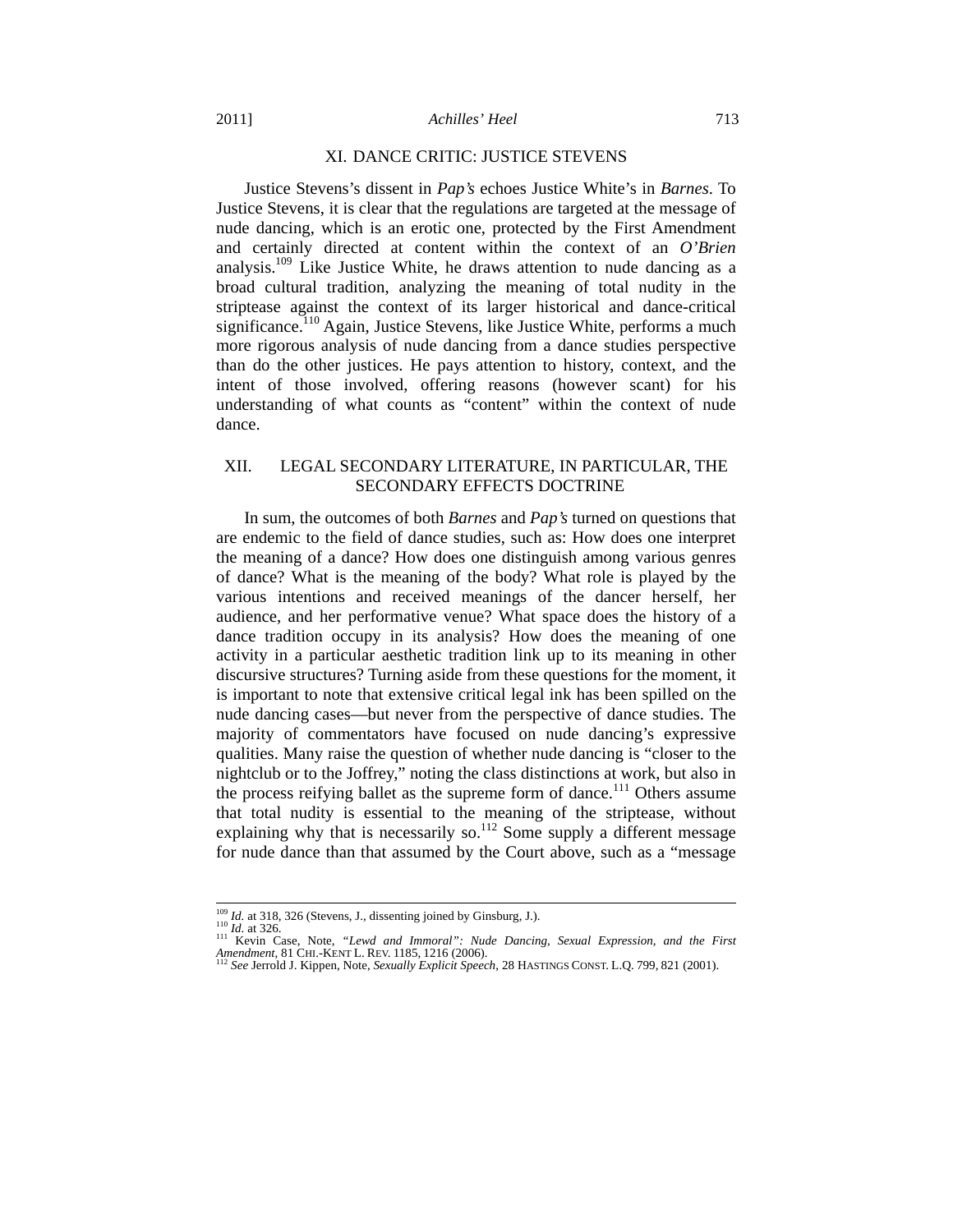of temptation and allurement coupled with coy hints at satisfaction."<sup>113</sup> Finally, others have gone so far as to suggest that the nude dancing cases reveal the *O'Brien* test to be fundamentally flawed, trumpeting that it should be allowed to die, without really paying attention to the meaning of nude dance itself.<sup>114</sup>

Particularly important before moving on is to note legal criticism of the secondary effects doctrine as deployed in these cases. To begin with, transcripts of city council hearings concerning the enactment of both regulations completely undermine the claim that the bans were enacted for secondary effects purposes; rather, the regulations were about promoting a particular religious and moral agenda, and when secondary effects were in fact mentioned, many of those included were extremely far-fetched, including "suicide machines" and "drive-by shootings."115 Furthermore, the Court in both cases speaks of the secondary effects doctrine as if it might apply to any sort of speech, but one commentator has noted that the secondary effects doctrine is not merely incidental to cases involving pornographic speech, but that it is never applied in any other circumstances, meaning that the secondary effects doctrine is in fact a "pornographic speech doctrine."<sup>116</sup> Most important, particularly in light of Justice Souter's claim in *Pap's* that there must be some evidence to support the idea that there are secondary effects associated with nude dancing at all, the literature supporting the effects' existence is fundamentally flawed and likely would not withstand the standards set forth by the *Daubert* test for judicial treatment of expert opinion.<sup>117</sup> Analysis of the most commonly cited study for supporting the secondary effects doctrine shows "absolutely no relationship between sexually oriented businesses and neighborhood deterioration."<sup>118</sup> Rather, the issue was the service of alcohol. Other tests have been found unreliable for other reasons,<sup>119</sup> and in sum the scientific validity of the most frequently used studies is questionable and their methodologies are usually fatally flawed.<sup>120</sup> What this means is somewhat tangential to the concerns of this Note's specific focus on the question of

 <sup>113</sup> Michael McBride, Note, Pap's A.M. v. City of Erie*: The Wrong Route to the Right Decision*, 33 AKRON L. REV. 289, 292 (2000) (citing Miller v. Civil City of South Bend, 904 F.2d 1081, 1089 (1990)). 114 Mark Bernardin, *The Law and Politics of Dancing:* Barnes v. Glen Theatre *and the Regulation of* 

*Striptease Dance*, 14 U. HAW. L. REV. 925, 948 (1992).<br><sup>115</sup> John B. Kopf III, Note, City of Erie v. Pap's A.M.*: Contorting Secondary Effects and Diluting* 

<sup>&</sup>lt;sup>115</sup> John B. Kopf III, Note, City of Erie v. Pap's A.M.: Contorting Secondary Effects and Diluting Intermediate Scrutiny to Ban Nude Dancing, 30 CAP. U. L. REV. 823, 853 (2002).<br><sup>116</sup> John Fee, *The Pornographic Secondar* 

*Through Zoning and Anti-Nudity Ordinances: Debunking the Legal Myth of Negative Secondary Effects*, 6 COMM. L. & POL'Y 355, 366 (2001).<br><sup>118</sup> *Id.* at 377.<br><sup>119</sup> *See id.* at 379.<br><sup>120</sup> *Id.* at 388.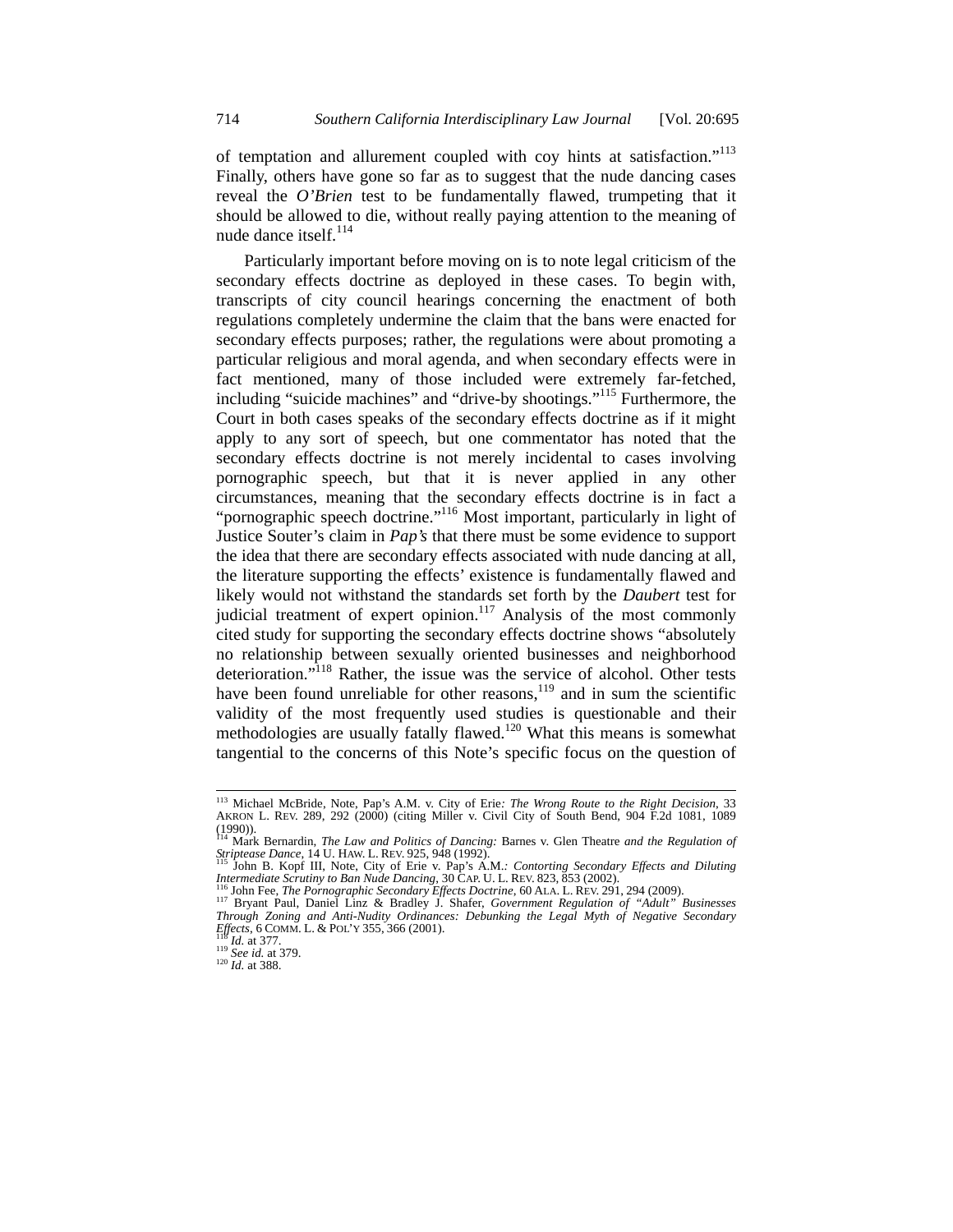the meaning of nudity in nude dance, but is still worth mentioning, because it casts doubt on the outcomes of both cases while suggesting a degree of misinformation about nude dance within the Court in general.

## XIII. ANOTHER APPROACH: AMY ADLER

Adler points out that almost all of the traditional legal analyses of the nude dancing cases have failed to make sufficient sense of them.<sup>121</sup> She seizes on the idea that *Barnes* and *Pap's* present the problem of the female body, and undertakes the first feminist analysis thereof, interpreting the cases to be based on sexual panic driven by a deep-seated masculine dread of female sexuality.<sup>122</sup> Adler's approach is notable and commendable from a dance studies perspective for both its attention to the female body in particular, and also its use of the same research universe as dance studies in general, since she draws on many of the same theorists and writers that have become part of what might loosely be thought of as the dance studies "canon"

Adler particularly draws attention to the concrete physical manifestation of the regulations—the G-string—questioning how such a tiny piece of fabric can possibly control the explosive and violent secondary effects used to justify the enactment of the regulations in the first place.<sup>123</sup> In her words, "the G-string conceals a very small part of the body, the sight of which is a very big deal."<sup>124</sup> The trouble with completely nude dancing, from a feminist perspective, is that it provokes the horror of female genitals, the source of what in Adler's Freudian reading can best be thought of as castration anxiety.<sup>125</sup> She reads the G-string as functioning like a fetish, crystallizing the moment before entering the world of anxiety and allowing the male viewer to reestablish control of the scene.<sup>126</sup> Thus, the idea, in Justice O'Connor's language, that the G-string is "minimal" is completely false because the absence of the G-string would involve confrontation with "castration, dismemberment, and homosexuality."<sup>127</sup> This particular reading of the cases, and also of the female body, is based in feminist conceptions of the female body as abject, as material that must be censored, controlled, and regulated in order for society to function according to detached, abstract reason.<sup>128</sup>

<sup>&</sup>lt;sup>121</sup> Amy Adler, *Girls! Girls! Girls!: The Supreme Court Confronts the G-String*, 80 N.Y.U. L. REV. 1108,  $1110 (2005)$ .<br>  $122 Id. at 1110-11.$ <br>  $123 Id. at 1111.$ <br>  $124 Id. at 1129.$ 

<sup>125</sup> *See id.* at 1124, 1130–34.<br>
<sup>126</sup> Adler, *supra* note 121, at 1136–37.<br>
<sup>127</sup> *Id.* <sup>128</sup> *See id.* at 1143–46.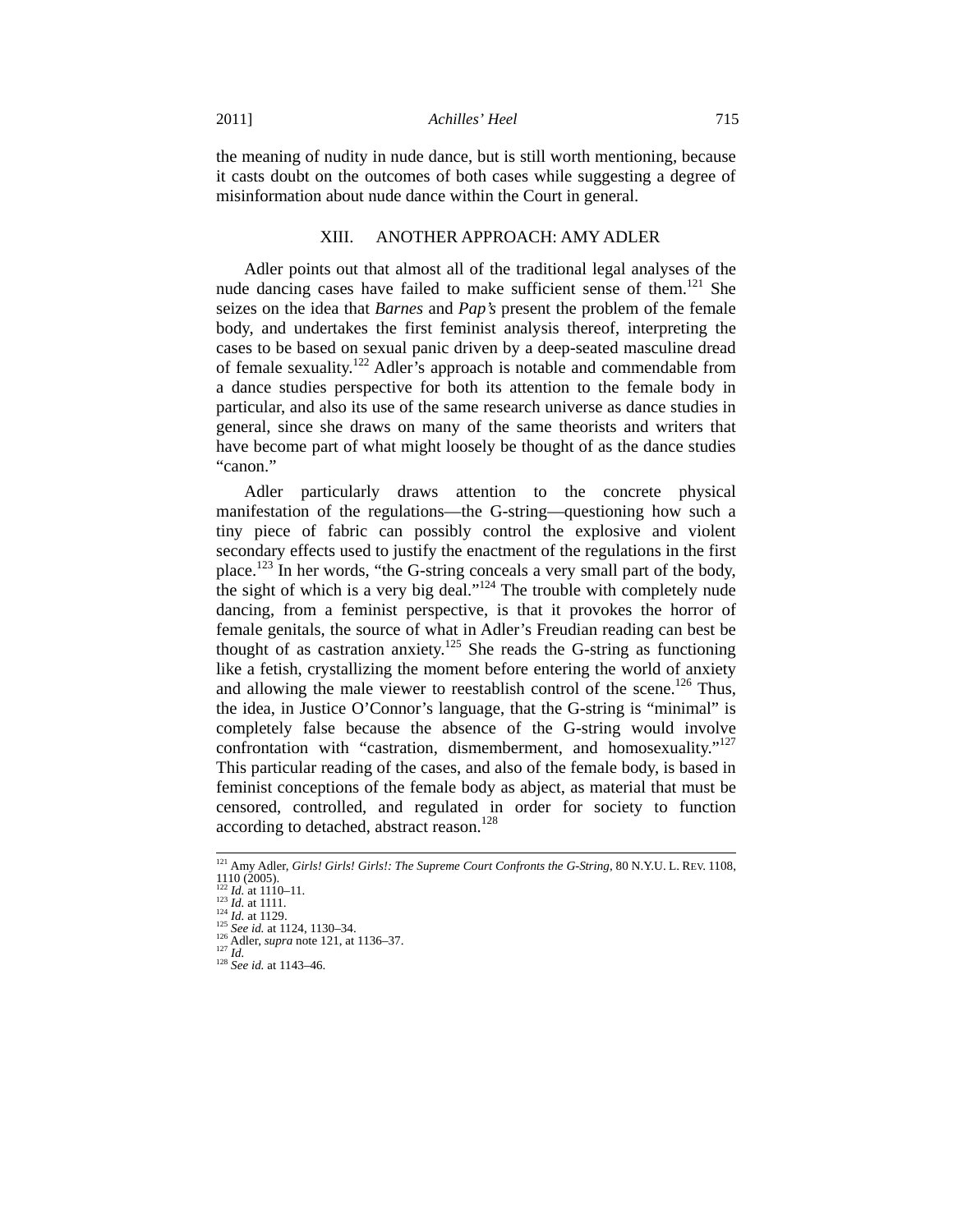There are, however, a number of problems even with Adler's interpretation of the cases from a dance studies perspective. First, Adler assumes a male viewer and a female dancer, both presumably heterosexual, which is an illegitimate move. Second, in assuming a male viewer, Adler constructs the meaning of the female genitalia in nude dance from an audience-based, rather than a dancer-based, perspective. While this may be consonant with the prevailing emphasis in current free speech law on the hearer, it may not take adequate account of other participants in the communicative scene from a dance studies-based perspective. Third, Adler (in part due to her selection of sources) trades in modernist notions of the female, of nude dance as the performance of hysteria. She notes that hysterics often did erotic dancing, and assumes that the foundation of the striptease is in the performance of the hysterics of the nineteenth century.<sup>129</sup> Many dance critics would supply another genealogy of the feminine and critique what can be read as Adler's essentialist reading of it. It is important to note, however, that Adler's analysis of the cases represents a step forward in its attention to embodiment, to écriture féminine (a favorite source for dance studies scholars), and to many of the favored figures of dance studies. In particular, her analysis of the figure of Salome<sup>130</sup> in the cases is an excellent segue into a discussion of dance studies: "Salome came to signify a threat not just to the boundaries between sexuality and

For Herod himself had sent and had John arrested and bound in prison on account of Herodias, the wife of his brother Philip, because he had married her. For John had been saying to Herod, 'It is not lawful for you to have your brother's wife.' Herodias had a grudge against him and wanted to put him to death and could not *do so*; for Herod was afraid of John, knowing that he was a righteous and holy man, and he kept him safe. And when he heard him, he was very perplexed; but he used to enjoy listening to him. A strategic day came when Herod on his birthday gave a banquet for his lords and military commanders and the leading men of Galilee; and when the daughter of Herodias herself came in and danced, she pleased Herod and his dinner guests; and the king said to the girl, "Ask me for whatever you want and I will give it to you." And he swore to her, 'Whatever you ask of me, I will give it to you; up to half of my kingdom.' And she went out and said to her mother, 'What shall I ask for?' And she said, 'The head of John the Baptist.' Immediately she came in a hurry to the king and asked, saying, 'I want you to give me at once the head of John the Baptist on a platter.' And although the king was very sorry, *yet* because of his oaths and because of his dinner guests, he was unwilling to refuse her. Immediately the king sent an executioner and commanded *him* to bring *back* his head. And he went and had him beheaded in the prison, and brought his head on a platter, and gave it to the girl; and the girl gave it to her mother. When his disciples heard *about this*, they came and took away his body and laid it in a tomb.

 *Mark* 6:17–29 (New American Standard).

<sup>&</sup>lt;sup>129</sup> *See id.* at 1148–50.<br><sup>130</sup> While unnamed, Salome is the daughter of Herod and depicted in Mark 6:17-29 as a seductress who performs an erotic dance: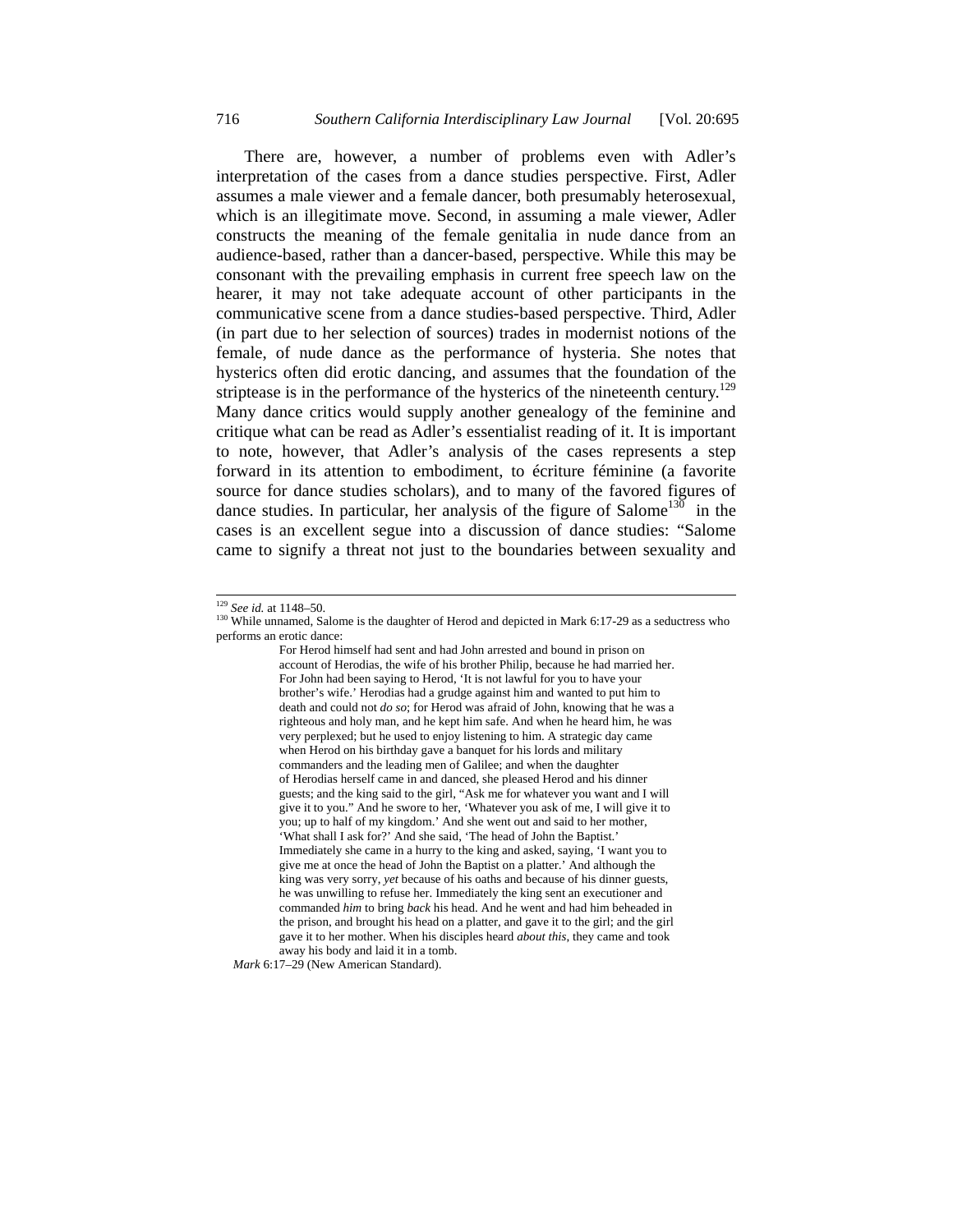violence, but also to the First Amendment boundaries between speech and action, and between high value and low value speech."<sup>131</sup>

#### XIV. THE STRIPTEASE AS DANCE

The task of reading a dance or even of recognizing one is thus infinitely more complicated than the Court acknowledged in *Barnes* and *Pap's*. The Court never undertook a properly dance-critical reading of nude dancing, probably because judges generally are reluctant to engage in aesthetic conversations, particularly those for which they are ill-equipped. The trouble with this hesitancy relative to nude dancing, however, is that with dance in general, the lines between saying and doing become difficult to articulate, if they are articulable at all. This line between saying and doing is rather pronounced in the Court's opinions on social dance, which they interpret as being more of the doing variety. While the Court assumes performance dance is expressive speech worthy of protection, it has held that social dance is not expressive and thus cannot have importance as symbolic conduct.<sup>132</sup> Lower courts have held, however, that social dance, if it occurs in politically charged conducts, such as queer life, cannot help but have an element of performance about it, which might raise its status to the expressive level and thus give it First Amendment protection.<sup>133</sup>

Nevertheless, many dance-studies scholars have written at length about the striptease as dance. To begin with, they note the difficulty of distinguishing between the type of nude dancing that occurs in a strip club and in the context of opera, ballet, or another theatrical performance. Many have questioned whether the difference is merely one of class.<sup>134</sup> The nude dancers involved in the *Barnes* and *Pap's* litigation asserted that improvisation or perhaps any kind of movement could be dance, although the state found this ridiculous because it would then trivialize the First Amendment by casting any expressive movement or motion at all as worthy of protection. $135$  Dance scholars who have written on the nude dancing cases believe that Justice Souter's concurring opinions seem to displace the issue of distinguishing among genres of dance by rendering the entire issue contextual, which ignores other issues, such as the intent of the dancers themselves.<sup>136</sup> Dance scholars are perspicuous enough to see that

<sup>131</sup> *Id.* at 1153. 132 Paul Siegel, *A Right to Boogie Queerly: The First Amendment on the Dance Floor*, *in* DANCING DESIRES: CHOREOGRAPHING SEXUALITIES ON AND OFF THE STAGE 267, 275 (Jane C. Desmond ed., 2001).<br><sup>133</sup> *Id.* at 280.<br><sup>134</sup> *See* BEZANSON, *supra* note 4, at 58.<br><sup>136</sup> *See id.* at 72.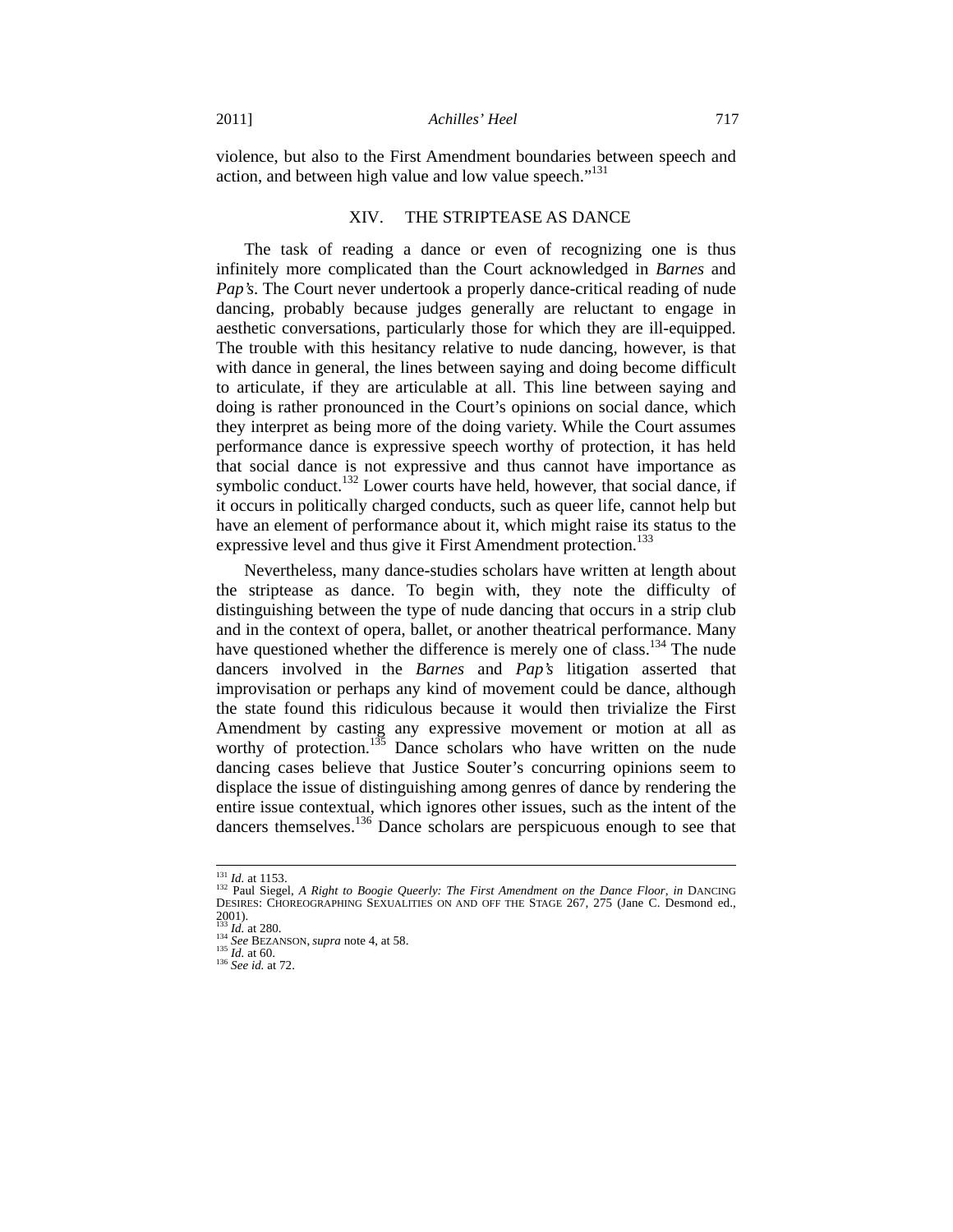the opinions raise the issue of how one fits the erotic meanings of nude dancing into the traditional reasons given for the First Amendment's protection of speech (self-governance, the seeking of truth, among  $\alpha$  others).<sup>137</sup> They note that the Court considers nude dancing minimally expressive, not for reasons endemic to it as a practice, but because it is difficult to situate within the self-governing, truth-seeking, and individual autonomy goals of the First Amendment.<sup>138</sup>

In contrast, dance scholars attempt to semiotically think through stripping on the same terms as they would any other form of dancing.<sup>139</sup> In these readings, the concrete physical movements that attend the striptease are rigorously scrutinized and analyzed in choreographic terms, leading to extremely lengthy and breathtaking descriptions of every single step of the striptease routine—left leg up, spin around the pole, sit down, stand up, peruse audience, remove blouse, change song, and so on.140 Attention also must be paid to the historical and cultural construction of the stripper as a symbolic figure. The stripper has been shaped by various historical forces to simultaneously be a victim of the lecherous advances of men and their insatiable appetites, as well as a temptress waiting to lure the unwilling astray. Scholars often call attention to the fact that this double-sided nature is not unique to the modern stripper, but was in fact redolent of the nineteenth century literature about social dancing.<sup>141</sup>

Dance scholars who read stripping in a semiotic way have come to the conclusion that most, if not all, of the anti-exotic dancing laws, such as the ones in *Barnes* and *Pap's*, could just as easily apply to other dance styles in different contexts, and could possibly be used to ban the works of such dance luminaries as Graham, George Balanchine, Jerome Robbins, and Isadora Duncan.<sup>142</sup> On the whole, most agree that exotic dance is dance, in that it fits the implicit definition of dance assumed by dance studies: namely, that it is a "purposeful, intentionally rhythmical, culturally patterned, nonverbal, body movement communication in time and space, using effort and having its own criteria for excellence."<sup>143</sup>

<sup>1&</sup>lt;sup>37</sup> *Id.* at 79.<br><sup>138</sup> *Id.* at 80.<br><sup>139</sup> Judith Lynne Hanna, *Right to Dance: Exotic Dancing in the United States, in* DANCE, HUMAN RIGHTS, AND SOCIAL JUSTICE: DIGNITY IN MOTION 86, 86 (Naomi Jackson & Toni Shapiro-Phim eds., 2008).<br><sup>140</sup> Id. at 90.<br><sup>141</sup> Elizabeth Aldrich, *Plunge Not into the Mire of Worldly Folly: Nineteenth-Century and Early* 

*Twentieth-Century Religious Objections to Social Dance in the United States*, *in* DANCE, HUMAN RIGHTS, AND SOCIAL JUSTICE: DIGNITY IN MOTION 20, 26 (Naomi Jackson & Toni Shapiro-Phim eds., 2008). 142 Hanna, *supra* note 139, at 87. 143 *Id.* at 89.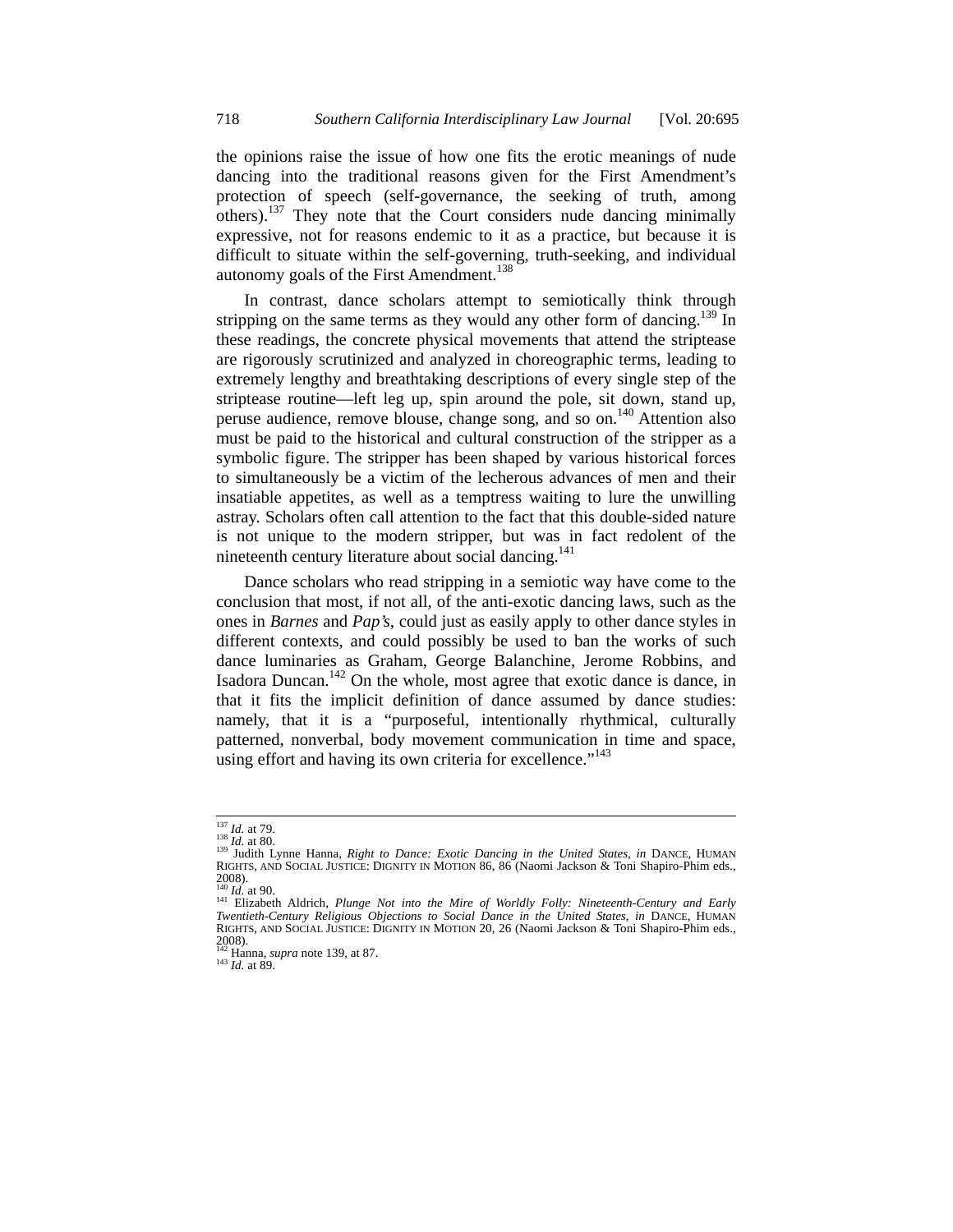## 2011] *Achilles' Heel* 719

Importantly, particularly with respect to those feminist critics who allege that exotic dance, like pornography, is demeaning to women or politically retrograde, dance scholars pay much more attention to the meanings that exotic dancers attach to their own activity than the Court did in either *Barnes* or *Pap's*. Most nude dancers assert that they are independent subjects creating art and not merely submissive objects of the male gaze.<sup>144</sup> Rather, exotic dancers often self-consciously deploy tropes of femininity, such as the cowgirl in a parodic way, in which case their campy embodiment of the stereotype contains an excess that leads to a critique of gender roles and popular standards of femininity.<sup>145</sup> Scholars of exotic dance, like exotic dancers, are very aware of the history of erotic dancing, which is much longer and more varied than either the Court or a legal commentator like Adler realizes. Its history stretches back to belly dancing and ancient Egyptian dance, adopting popular dance forms (particularly African and African American ones) along the way, and stretching forward into the work of choreographers in other contexts who have selfconsciously appropriated it.<sup>146</sup> For example, many modern choreographers, such as Maud Allen and Ruth St. Denis, have acknowledged the importance and influence of the striptease for their own, non-nude dancing.<sup>147</sup> It is thus important to acknowledge that the boundaries between dance forms are porous, as many famous works by ballet or modern choreographers specifically feature the character of the stripper: for example, those by Robbins, Balanchine, Mark Morris, and Bob Fosse.<sup>148</sup>

One of the ironies of the Court's nude dancing jurisprudence is that the Court fails to notice that for many, the striptease may have precisely the political meaning that would elevate it to the highest level of speech protection. Justice O'Connor's opinion in *Pap's*, for example, draws particular attention to the fact that society's interest in nude dancing is less than that of political debate.<sup>149</sup> She rhetorically enhances this position by questioning whether any responsible citizen would, for instance, send their child off to war for the freedom to dance in the nude, as surely aspects of political life, such as the draft, are more emotionally fraught issues than regulating nude dancing.<sup>150</sup>

<sup>&</sup>lt;sup>144</sup> *Id.* at 92.<br><sup>145</sup> *Id.* at 89.<br><sup>147</sup> *Id.*<br><sup>149</sup> *See* City of Erie v. Pap's A.M., 529 U.S. 277, 294 (2000) (plurality opinion of O'Connor, J., joined<br><sup>149</sup> *See* City of Erie v. Pap's A.M., 529 U.S. 277, 294 (2000) by Rehnquist, C.J., and Kennedy and Breyer, JJ.) (quoting Justice Stevens from Young v. American Mini Theatres, Inc., 427 U.S. 50, 70 (1976)). <sup>150</sup> *Id.*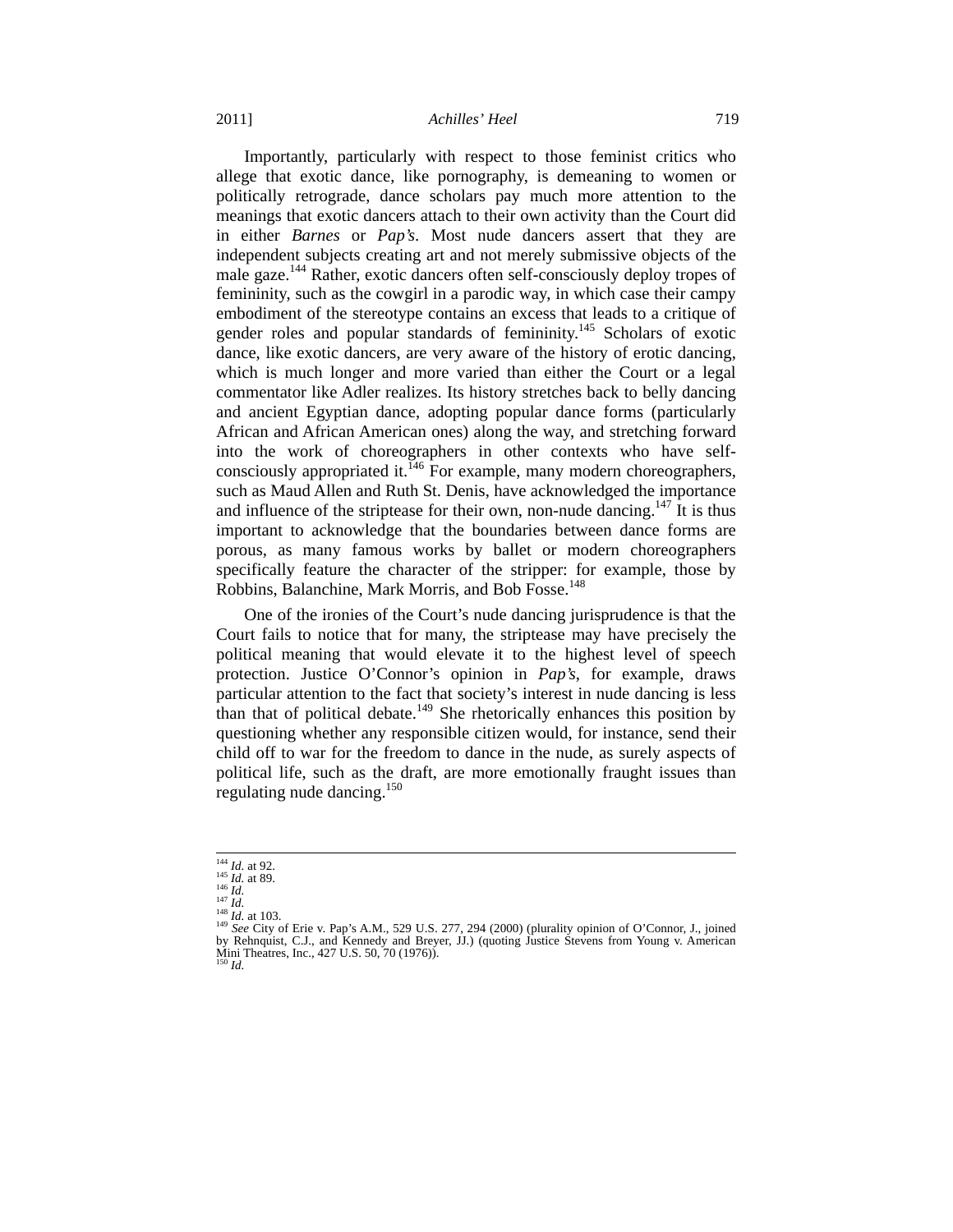A nude dancer, or any person with an interest in aesthetic practices, civil liberties, or gendered or queer issues might contend otherwise. The restrictions imposed on exotic dance have the potential to impact other arts that touch on themes of unconventional sexuality, bodily disclosure, and homosexuality.<sup>151</sup> One commentator suggests that the development of exotic dance is part and parcel of the same modernist quest that workers in other fields—like Henry Miller in literature—participated in to explore the previously unexplored, to explode limits, and to find new objects for  $\frac{152}{\text{a} \cdot \text{c}}$  contemplation.<sup>152</sup> These artists understood this explorative mandate to be not merely aesthetic, but also political, in that it was informed by an attempt to question social norms and forms of governance.

So what then is the meaning of the striptease? And what role does the completely bare female body play in it? How might that impact a reexamination of the Court's conclusions in *Barnes* and *Pap's*? First, as we have seen above, it is important to note that it is a specious task from the beginning to discuss the meaning in dance, as dance itself is a problematization of meaning, and the meaning of dance is always conveyed through physical and embodied form in particular contexts, in such a way that perhaps it is better to show a dance than to speak of it. Nevertheless, the trouble with looking at dance from a legal perspective is that the law is a verbal discourse, so the task must be assumed if there is to be meaningful discussion at all. Second, assuming one can or should speak of the meaning of nude dance, it is important to note that such meaning is always contextual and depends on the actors involved. A nude dance might have a completely different meaning to different dancers. To the repressed woman from an abusive background, nude dance might mean "liberation" or "recklessness." An economically successful woman who is dancing merely for her own interest might mean "adventure" or "exploration." An economically deprived woman, forced into dancing by an abusive spouse or drug addiction, might convey a much darker meaning. What about the promoter who puts on the dance? One club owner might intend the dances as nothing more than commerce. Another might intend his presentation of nude dancing to be a celebration and admiration of female beauty. What if the promoter is female? The dancer male? The audience queer? The broader social community hedonistic or fundamentalist? All of these variables must be acknowledged.

At any rate, here is one possible meaning out of the many available, selected not quite arbitrarily, but because it is most likely to be deemed worthy of protection by free speech law as it stands, because of and in spite

 <sup>151</sup> Hanna, *supra* note 139, at 102. 152 *Id.* at 89.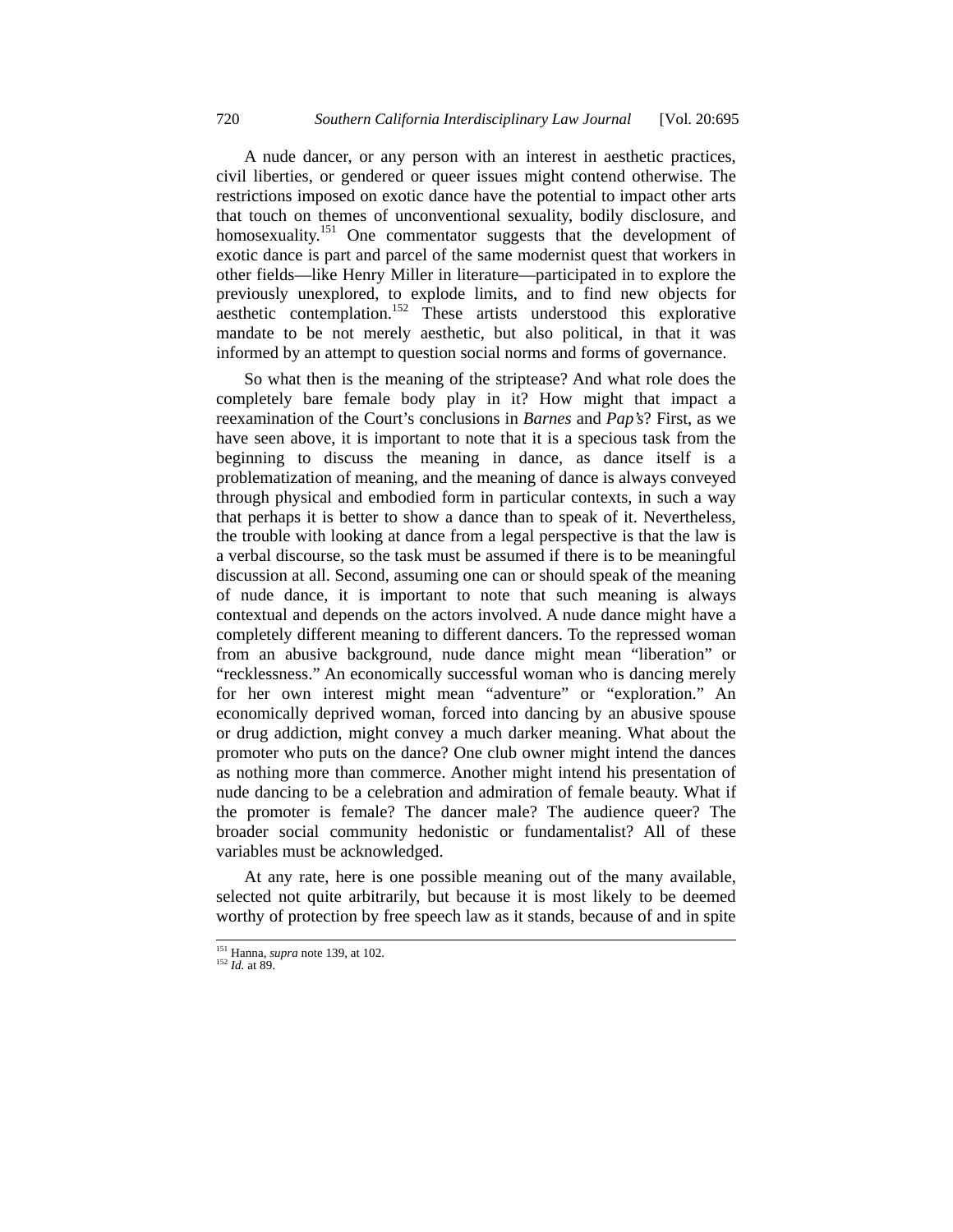of the challenge it raises to the Western tradition in general. The striptease can be a challenge to the dominance of the female by the male through an unrelenting presentation of female sexuality, a presentation that ultimately can threaten and destabilize the presumably male client.<sup>153</sup> Contrasted with the way in which the female dancer deftly and calmly exhibits and displays her body, always in control of her movements, the male client is subjected to her physical presence and probably responds in physical ways that he cannot control—erection, ejaculation. The female stripper retains her control by being able to confront and touch the male client as much as she pleases, but he can never touch her. In contrast with the view of the stripper as passive victim of the male gaze, this self-confident woman exhibits herself boldly, confronting those in the room with the truth of her body.

In this presentation of the body, nudity is absolutely essential. Western discourse perpetuates its image of the female body as supple and fertile, yet never menstruating, without orifices, simultaneously sexed and sexless. It is, as Mikhail Bakhtin, a Russian philosopher, put it, an especially apropos discussion of dance, a classical body, the body of the ballerina.<sup>154</sup> The nude dancer, in totally revealing her genitalia, represents an irruption of the grotesque body with all of its protuberances, rebelling against the civilizing functions of discourse.<sup>155</sup> Thus, the meaning of total nudity in the striptease is, after all, somewhat akin to what Adler alludes to in her work, albeit in motion: the revealing of the carnivalesque, transgressive body cuts across stereotypes of femininity by restaging them in excess, which can be a revolutionary art.<sup>156</sup> The privileged masculine position within sexual discourse is then ironically subject to challenge.<sup>157</sup> Obviously one could object that this is not at all the message the average strip club patron receives from the striptease; but even if this is taken as true, why should the understanding of the average (presumably male and heterosexual) audience member be determinative in analyzing the meaning of nude dance?<sup>158</sup> Any dance critic would argue that the privileged masculine position is not determinative, and if the veracity of this reading is subject to question, it is nonetheless subject to question as a reading supplied by numerous dance

<sup>&</sup>lt;sup>153</sup> *See Sherril Dodds, Dance and Erotica: The Construction of the Female Stripper, in DANCE IN THE CITY 218, 231 (Helen Thomas ed., 1997).*<br><sup>154</sup> Wolff, *supra* note 43, at 84.

<sup>&</sup>lt;sup>155</sup> *Id.*<br>
<sup>156</sup> *See id.* at 86–89.<br>
<sup>156</sup> *See id.* at 86–89.<br>
<sup>157</sup> Dodds, *supra* note 153, at 231.<br>
<sup>158</sup> Perhaps the Court's emphasis on the understanding of the average strip club patron is the result of its generally listener-oriented approach. However, this listener-oriented approach is itself founded in the very Cartesian dualism between expression and conduct that dance studies and dance itself seek to undermine. Other approaches for First Amendment analysis have been recommended which would be attentive to both speaker and audience, and also to the entire public context of the act of speech, which only makes sense if one is persuaded by a Wittgensteinian analysis of the nature of language. *See generally* SCHAUER, *supra* note 7.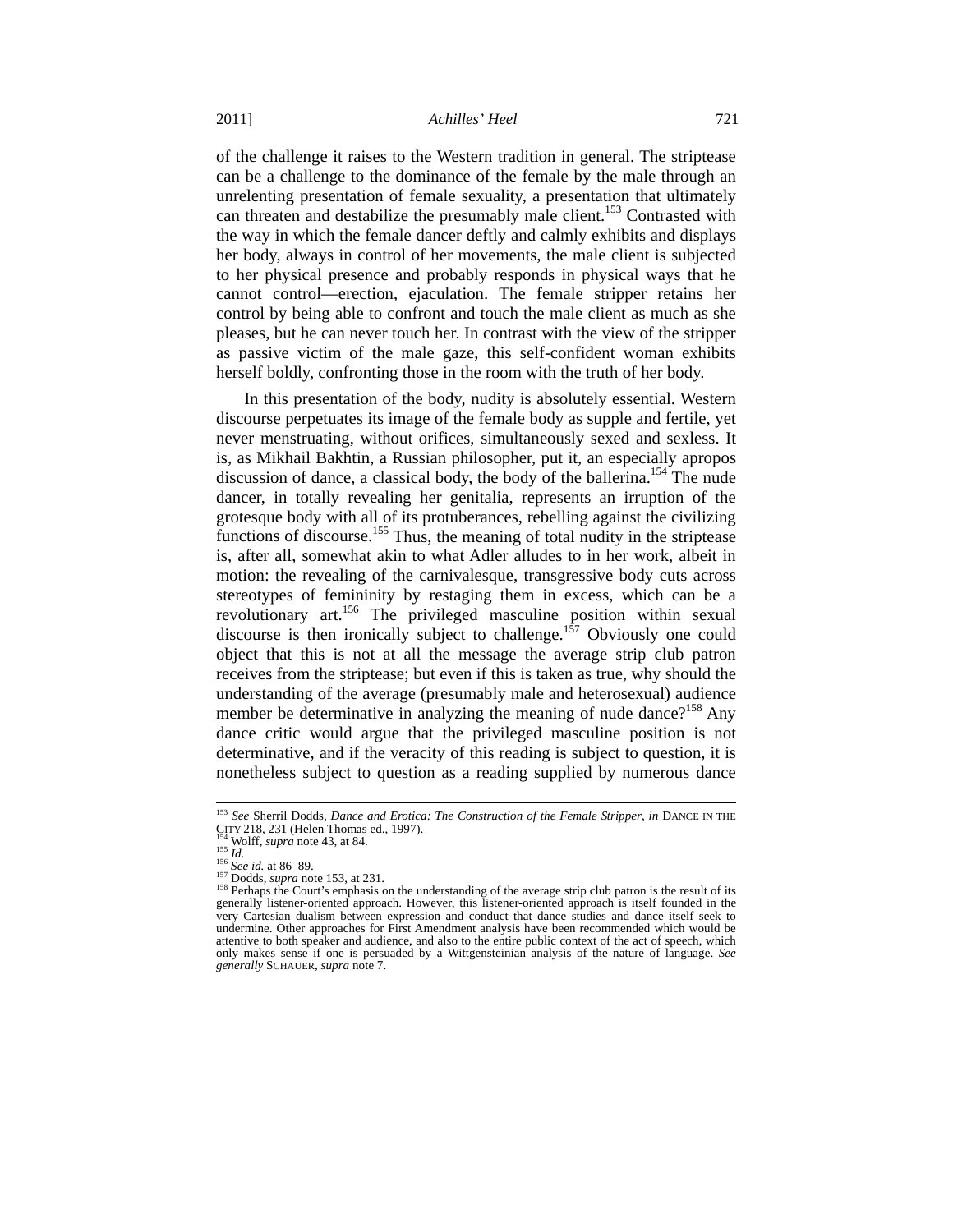scholars who have studied the subject in detail. If the Court, for example, were to question it, it ought to do so through an honest engagement with nude dance qua dance with special attention to the language of dance studies.

# XV. CONCLUSIONS

In view of all the description and analysis above, it is important to return to the question that began this Note, as in the reprise of a dance, albeit with a difference: why revisit the Supreme Court's nude dancing cases now? Perhaps because they represent multiple problems that are much bigger than nude dancing and dance itself. These problems have still not been adequately addressed, at least in the Court, however well they have been considered at the margins of legal scholarship.

First, the nude dancing cases are yet another example of the way in which drawing distinctions between content and conduct, or conduct and communication, can often be a specious enterprise. While the varying opinions in *Barnes* and *Pap's* assume that it is relatively unproblematic to make such distinctions, the literature of dance studies demonstrates that such questions are often hopelessly difficult. Is this to say, then, that legal rules such as the categorization of content-directed versus content-neutral under the *O'Brien* test are unworkable? Not necessarily. But cases involving such distinctions ought to be more carefully considered by judges, in a spirit of humility and with genuine willingness to recognize the difficulty of the task at hand. Second, the Court can and should avail itself of the critical literature on point in whatever communicative tradition it finds itself examining. This is something the Court already does within the field of obscenity law, which pays attention to whether or not a work of art has literary, artistic, political, or scientific value.<sup>159</sup> Why should artistic practices that the Court construes as clearly non-obscene (like nude dancing) receive less consideration of their aesthetic values, stated in terms endemic to the practice itself? Furthermore, the Court should consider the opinion of expert witnesses well versed in the tradition at hand, something that did not happen in the nude dancing cases, but has been well recognized with respect to other artistic practices, such as music.<sup>160</sup>

Third, nude dancing reveals the problems that modernism and postmodernism in general pose for legal theory. Modernist and postmodernist aesthetic practices represent attacks on the established order,

<sup>&</sup>lt;sup>159</sup> Miller v. California, 413 U.S. 15, 39 (1973).<br><sup>160</sup> *See* EDWARD DE GRAZIA, GIRLS LEAN BACK EVERYWHERE: THE LAW OF OBSCENITY AND THE ASSAULT ON GENIUS, 658–59 (1992).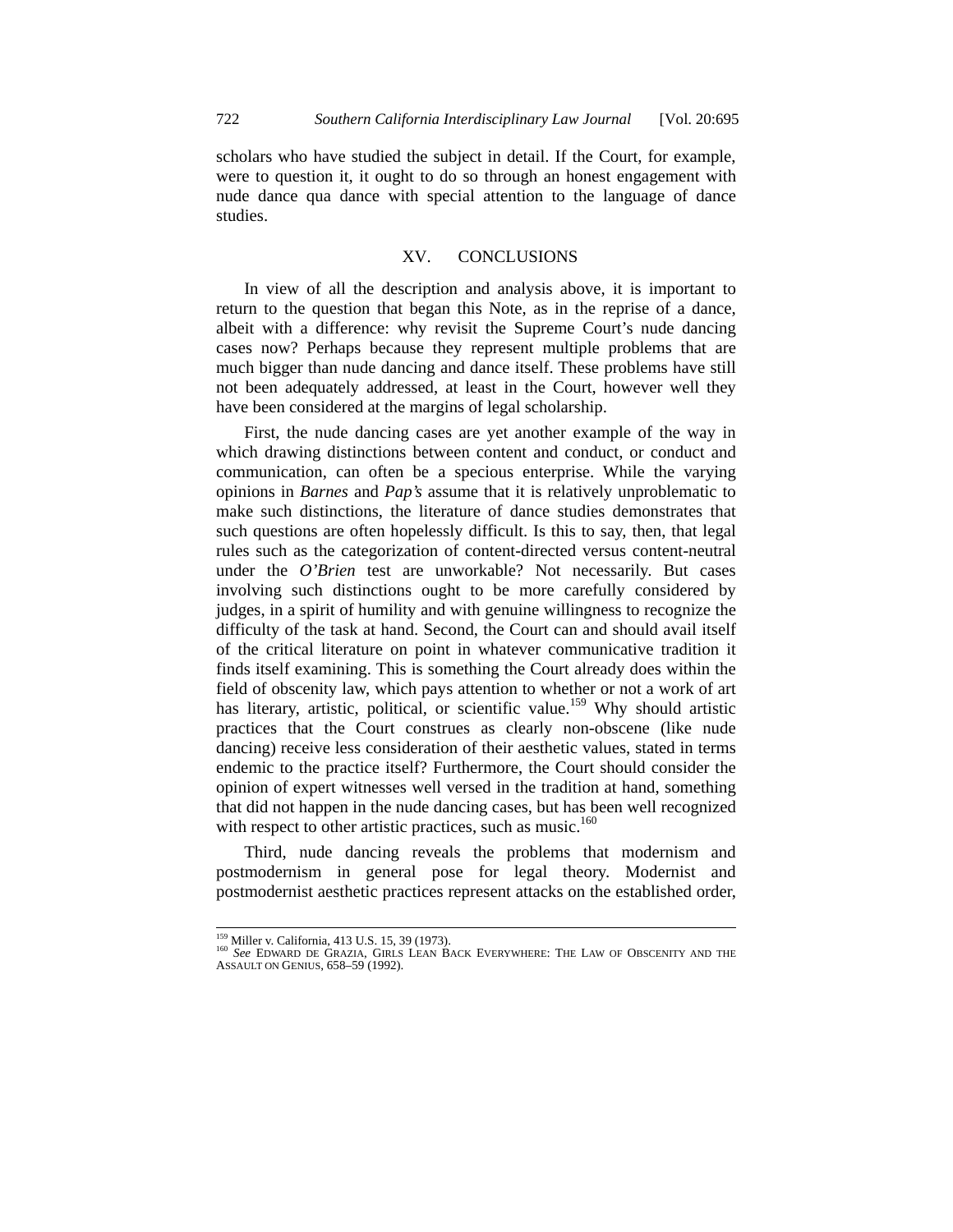an attempt to call into question received normative values and either replace them with more concrete or abstract answers (as in modernism) or to retreat into the further question of the creation of value itself (as in postmodernism).161 The evolution of the legal doctrines of obscenity, profanity, and low value speech theory in the middle part of the twentieth century are arguably themselves repudiations of the subversive agenda of modernism as a whole.<sup>162</sup> The postmodern condition, with its suspicion of metanarratives and deconstructive approach to the Western tradition and its logocentrism, as strongly demonstrated in the largely postmodern field of dance studies, "reflect[s] a view of the world that obviously disturbs the Supreme Court."<sup>163</sup> Current controversies in jurisprudence about interpreting the meaning of the Constitution or of statutory interpretation (for example, originalism, literalism, the "living Constitution") exemplify legal anxiety concerning the strengthening of the Anglo-American exaltation of the abstract, the rational, and the verbal, as opposed to the contingent, the embodied, and the historicized.

Fourth, the nude dancing cases call our attention back to the ways in which gender is constructed through concrete social practices. Dance, particularly nude dance, reveals the way in which gender is really just a stylized repetition of physical casts, meaning that the dance floor and the proscenium are precisely the place to consider and investigate the ways that gendered or otherwise sexualized identities are created and sustained.<sup>164</sup> The intersection of law and dance reveals that the regulation of gender can be negotiated by new ways of moving, or by the critical and subversive appropriation of old ones.<sup>165</sup> This is of particular importance as our culture reexamines its attitudes toward gender and sexuality, as we see in debates about the rights of transgendered or intersex persons, whose bodies refuse to obey the legal creation of the gendered body, or in the case of gay, lesbian, bisexual, and queer persons, whose bodies may easily be read as gendered, but whose conduct may not be. The analysis of nude dancing as speech has import because of the significance that many sexual minorities attach to their own nonverbal conduct for communicating intimate ideas, especially when positive verbal expression about their sexuality has been suppressed by American culture.<sup>166</sup>

<sup>&</sup>lt;sup>161</sup> *See Sheldon H. Nahmod, Artistic Expression and Aesthetic Theory: The Beautiful, the Sublime and the First Amendment, 1987 WIS. L. REV. 221, 249–52 (1987). the First Amendment*, 1987 WIS. L. REV. 221, 249–52 (1987).<br><sup>162</sup> *Id.* 162 *Id.* at 253.<br><sup>164</sup> Jonathan Bollen, *Queer Kinesthesia: Performativity on the Dance Floor, in DANCING DESIRES:* 

CHOREOGRAPHING SEXUALITIES ON AND OFF THE STAGE 285, 289 (Jane C. Desmond ed., 2001).<br><sup>165</sup> *Id.* at 309.<br><sup>166</sup> James Allon Garland, *Breaking the Enigma Code: Why the Law Has Failed to Recognize Sex as* 

<sup>&</sup>lt;sup>166</sup> James Allon Garland, *Breaking the Enigma Code: Why the Law Has Failed to Recognize Sex as*<br>*Expressive Conduct Under the First Amendment, and Why Sex Between Men Proves That It Should*, 12 LAW & SEX. 159, 166, 172 (2003).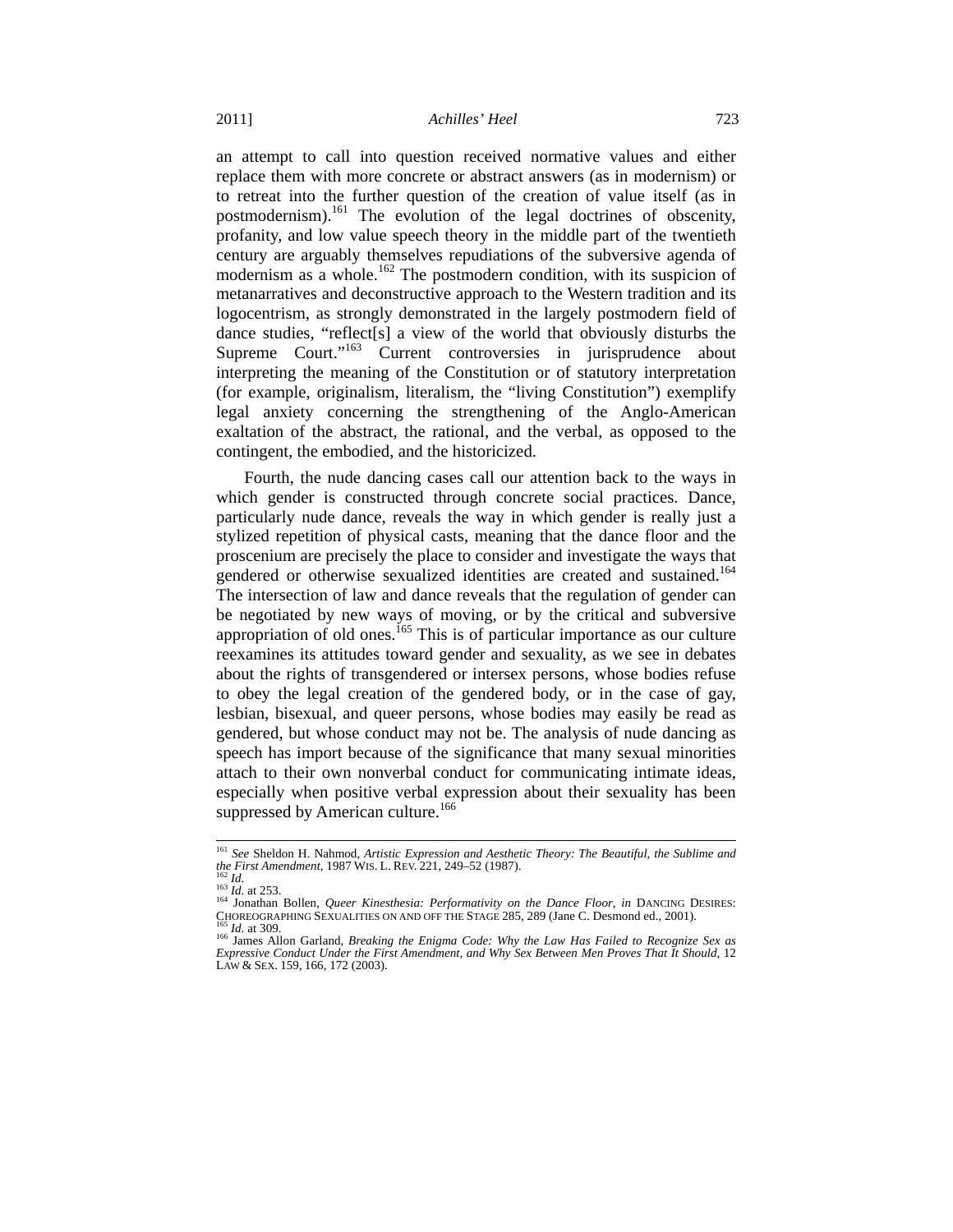Finally, the nude dancing cases raise the particular challenge that dance can pose to the law. In particular, the nude dancing cases reveal that in speech analysis, the Court usually is concerned with the listener's response. They also show the failure of that concern to adequately meet the task of many instances of expressive conduct.<sup>167</sup> Perhaps a better approach to analyzing expressive conduct, and speech generally, would be to examine the speaker's intention, the listener's receptivity, and the entire exchange's broader social context, including relevant bodies of scholarship and knowledge to analyze how the meaning of any act arises.<sup>168</sup> Obviously this approach would add complexity and difficulty to First Amendment discourse and make uncomfortable those judges who desire a bright line rule at any cost. But should the desire for a bright line rule impede the desire to have the law attempt to conform to our understanding of the way in which things actually are? Dance pokes holes in the entire process of signification by revealing the contingency of the connection between sign and signified and the elusive process of constructing meaning, which is always a problem for any theory of jurisprudence.<sup>169</sup>

More generally, and most importantly, dance insists that the body, rather than the law, is the only enduring reality: this implies that the body, by enduring, can resist normative social and aesthetic ideologies.<sup>170</sup> As the dancer resists abstraction and ceaselessly returns to his body, he learns to listen to its intuitive truths and desires, whether or not they fit into a reigning discursive structure. Dance undermines the subject-object dichotomy, and thus pokes holes in the law's preference for the objective position, for the particular masquerading as the universal.<sup>171</sup> The dancer knows that the body is the condition for the existence of his mind, and recognizes the dependence of the abstract and the verbal on base matter. Such knowledge rebukes the law as the vengeance of the figure on the discursive structures that strive to contain it and bring it into coherence.

#### XVI. POSTSCRIPT

To the despisers of the body I want to say my words. I do not think they should relearn and teach differently, instead they should bid their own bodies farewell—and thus fall silent.

<sup>&</sup>lt;sup>167</sup> Shaman, *supra* note 6, at 318.<br><sup>168</sup> *See, e.g., id.* at 318, 323, 342 (discussing the relevance of the speaker's intent, audience and context in analyzing value of speech).<br> $^{169}_{169}$  Lepecki, *supra* note 29, at 129.

<sup>169</sup> Lepecki, *supra* note 29, at 129. 170 Ramsay Burt, *Genealogy and Dance History: Foucault, Rainer, Bausch, and de Keersmaeker*, *in* OF THE PRESENCE OF THE BODY: ESSAYS ON DANCE AND PERFORMANCE THEORY 29, 29 (André Lepecki ed., 2004).<br><sup>171</sup> Lepecki, *supra* note 29, at 129.